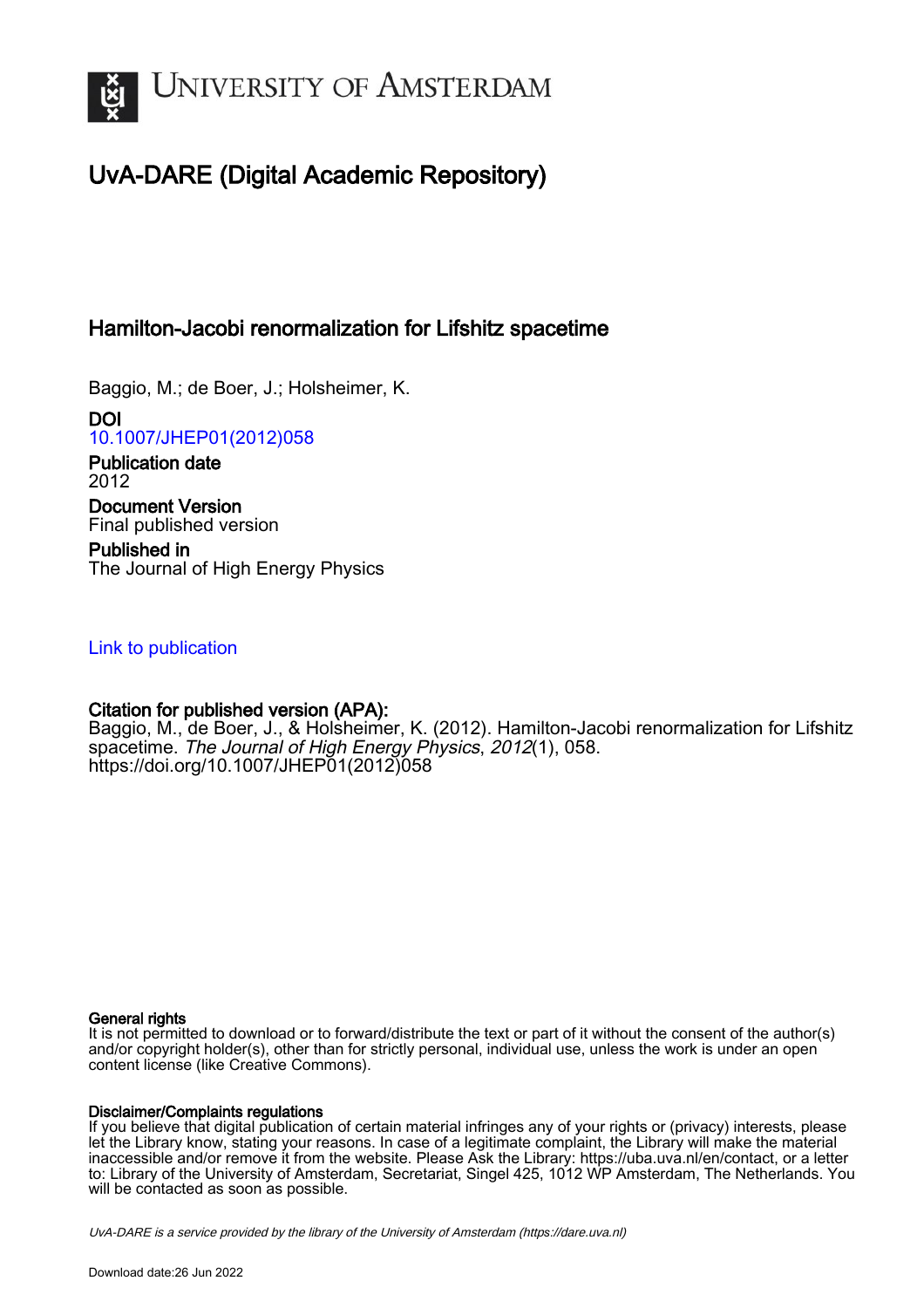PUBLISHED FOR SISSA BY 2 SPRINGER

Received: September 30, 2011 Accepted: December 20, 2011 PUBLISHED: January 13, 2012

# Hamilton-Jacobi renormalization for Lifshitz spacetime

## Marco Baggio, Jan de Boer and Kristian Holsheimer

Institute for Theoretical Physics, University of Amsterdam, Science Park 904, Postbus 94485, 1090 GL Amsterdam, The Netherlands

E-mail: [m.baggio@uva.nl](mailto:m.baggio@uva.nl), [j.deboer@uva.nl](mailto:j.deboer@uva.nl), [k.holsheimer@uva.nl](mailto:k.holsheimer@uva.nl)

Abstract: Just like AdS spacetimes, Lifshitz spacetimes require counterterms in order to make the on-shell value of the bulk action finite. We study these counterterms using the Hamilton-Jacobi method. Rather than imposing boundary conditions from the start, we will derive suitable boundary conditions by requiring that divergences can be canceled using only local counterterms. We will demonstrate in examples that this procedure indeed leads to a finite bulk action while at the same time it determines the asymptotic behavior of the fields. This puts more substance to the belief that Lifshitz spacetimes are dual to well-behaved field theories. As a byproduct, we will find the analogue of the conformal anomaly for Lifshitz spacetimes.

KEYWORDS: Gauge-gravity correspondence, Holography and condensed matter physics (AdS/CMT)

ArXiv ePrint: [1107.5562](http://arxiv.org/abs/1107.5562)

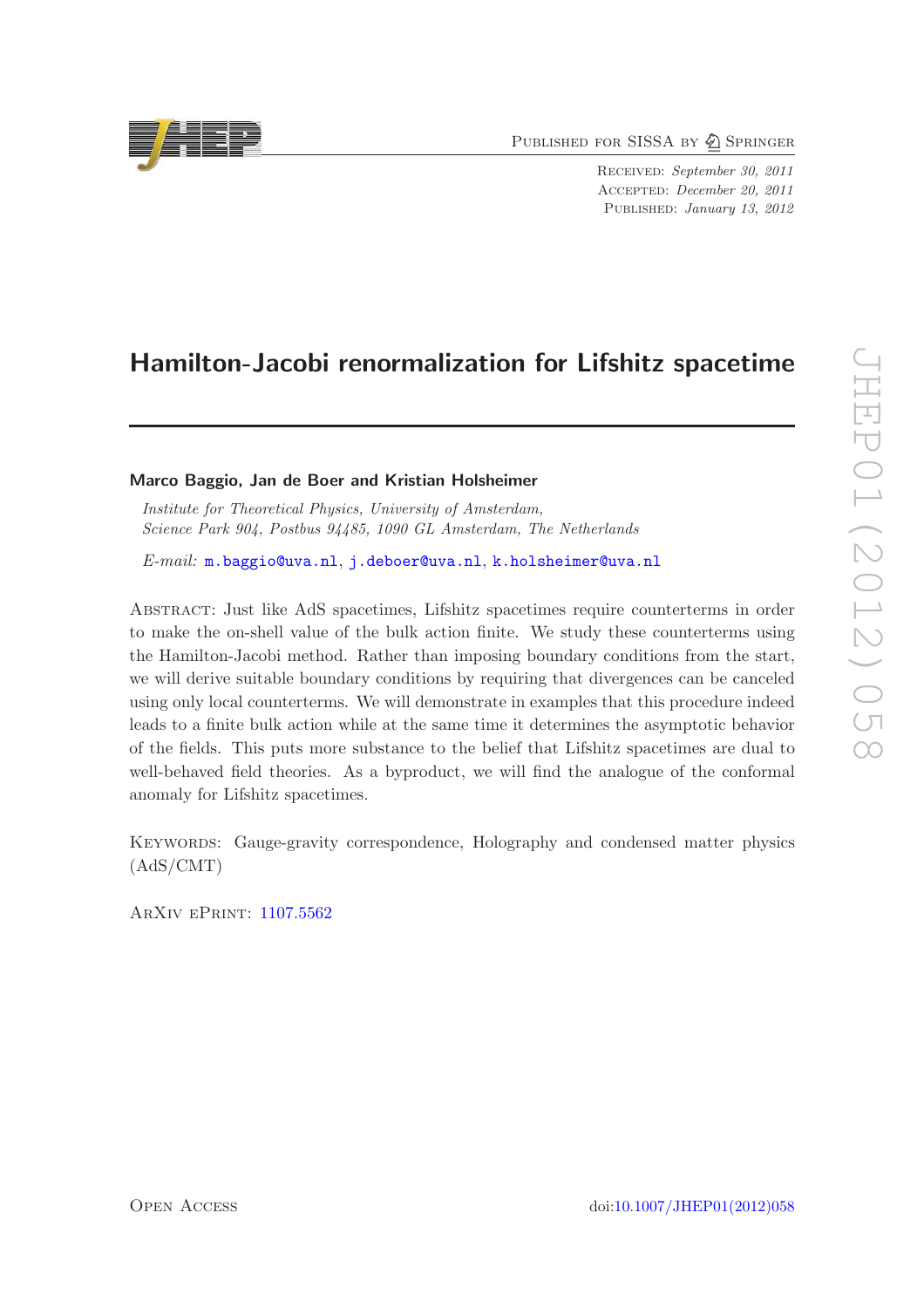## Contents

| $\mathbf 1$                             |                                  | Introduction                                              | $\mathbf{1}$   |
|-----------------------------------------|----------------------------------|-----------------------------------------------------------|----------------|
| $\overline{2}$                          | Holographic renormalization      |                                                           | $\overline{2}$ |
|                                         | 2.1                              | Lifshitz spacetime and the Einstein-Proca action          | 3              |
|                                         | 2.2                              | Hamilton-Jacobi equation and the Lifshitz-scaling anomaly | 5              |
|                                         | 2.3                              | Initial conditions                                        | 6              |
|                                         | 2.4                              | Radial behavior of $(\alpha - \alpha_0)$ and $\phi$       | 8              |
|                                         | 2.5                              | Non-derivative counterterms                               | 8              |
|                                         | 2.6                              | Origin of the continuous ambiguities                      | 11             |
| 3                                       | Renormalized on-shell action     |                                                           | $\bf{12}$      |
|                                         | 3.1                              | Perturbative analysis of the Einstein-Proca equations     | 12             |
|                                         | 3.2                              | On-shell action                                           | 15             |
|                                         | 3.3                              | Vector and tensor perturbations                           | 15             |
|                                         | 3.4                              | Boundary conditions                                       | 16             |
|                                         | 3.5                              | The special case of $z = 2$                               | 16             |
| $\overline{4}$                          | Conclusions                      |                                                           | 17             |
|                                         | A The Einstein-Proca Hamiltonian |                                                           | 19             |
| <b>B</b> Higher-derivative counterterms |                                  | 21                                                        |                |

## <span id="page-2-0"></span>1 Introduction

Lifshitz spacetimes were originally introduced as possible holographic dual descriptions of non-relativistic field theories  $\left[1, 2\right]$  and have since appeared in many different setups, for example as IR geometries [\[3\]](#page-24-2). Moreover, they have appeared as solutions of string theory [\[4](#page-24-3)[–10](#page-25-0)] and although they are not yet at the same footing as ordinary AdS spacetimes, it is worthwhile to explore to what extend the usual AdS/CFT techniques can be applied to Lifshitz spacetimes as well.

Certain features of Lifshitz spacetimes that have been and still are confusing are its global causal structure, the absence of a version of "global Lifshitz", the nature of the boundary conditions on the metric and other fields, and indications coming for example from Schrödinger holography  $[11]$  that one needs non-local counterterms to remove divergences in the on-shell value of the action.

Motivated by this we decided to explore the nature of the divergences that appear in Lifshitz spacetimes when computing the on-shell value of the effective action using the Hamilton-Jacobi method, which turns out to be more efficient in this case than using the Fefferman-Graham expansion, which rapidly becomes quite intractable.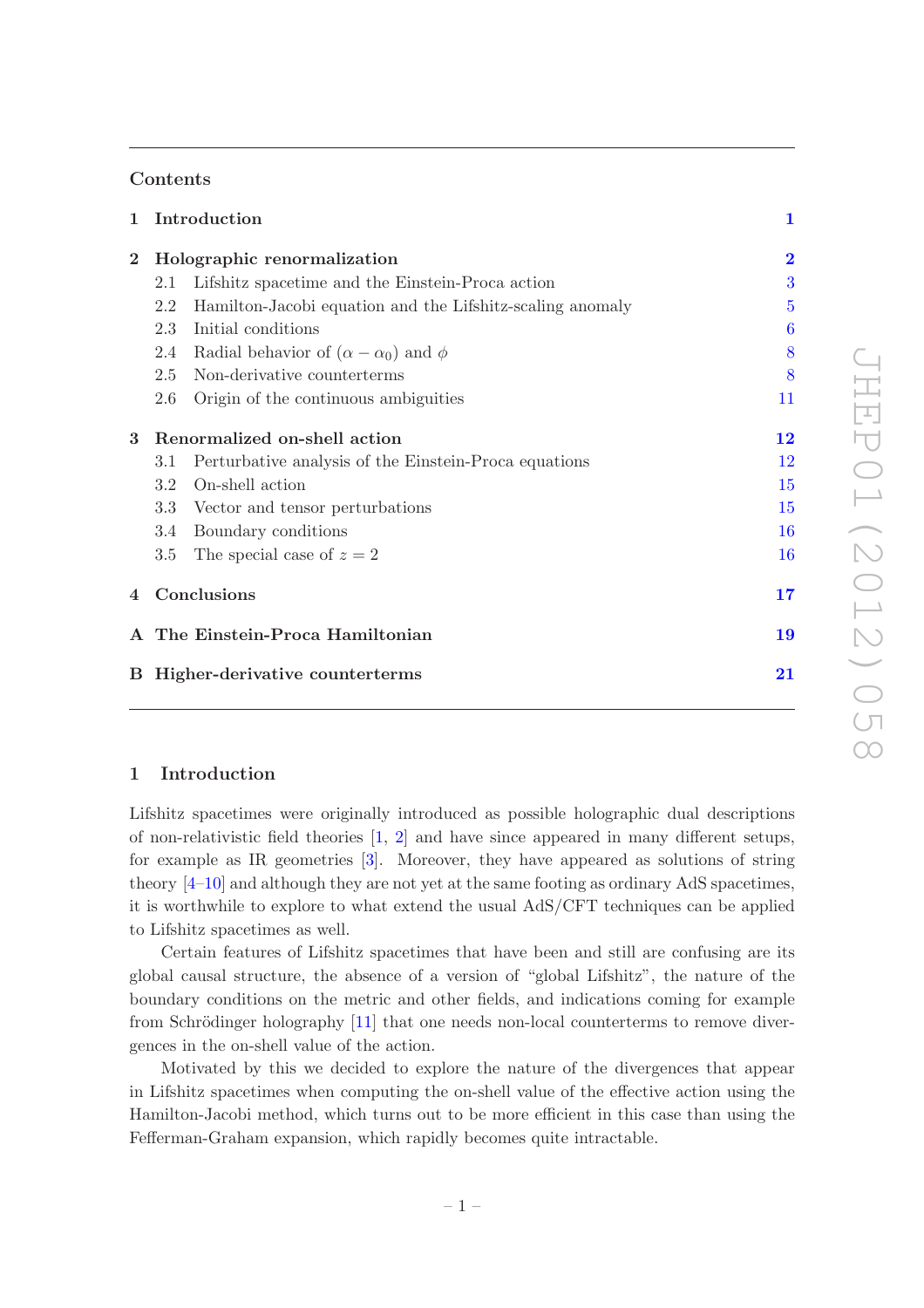Normally, in order to perform holographic renormalization, one needs to first say something about the boundary conditions for the fields. We will, however, follow a different and novel approach. As we will show, if we require that all divergences should be canceled by local counterterms, this will automatically enforce particular boundary conditions for the fields. More precisely, we will find that particular local covariant quantities made out of the bulk fields have to scale in a specific way as we approach the boundary of Lifshitz. With this approach, we will also show that for a class of bulk Lagrangians all power law divergences can indeed be canceled using only local counterterms. This strongly suggests that Lifshitz spacetimes are dual to field theories with a well-defined UV completion.

In addition, certain ambiguities that appear in the analysis of the counterterms have a natural interpretation in the dual field theory in terms of marginal deformations, exactly as was the case for AdS/CFT.

Along the way, we will show that counterterms that had been previously proposed in [\[12](#page-25-2)] are insufficient to cancel divergences beyond the leading order, and find the analogue of the conformal anomaly for Lifshitz spacetimes.

The outline of this paper is as follows. In section 2 we review the Hamilton-Jacobi method and apply it to the non-derivative terms in the boundary effective action. All power-law divergent terms in the effective action can be canceled using local counterterms. Sometimes, logarithmically divergent terms appear which cannot be canceled using local counterterms, and it is precisely these that are responsible for the analogue of the conformal anomaly. We also describe the relation between ambiguities that appear and the existence of marginal deformations.

In section 3 we perform a non-trivial consistency check by explicitly computing the on-shell action for scalar perturbations of the metric and gauge field to second order. We will find that with our counterterms the on-shell action is indeed rendered finite.

Various subtleties, such as the presence of logarithmic divergences, qualitative dependence of the answers on the value of the so-called dynamical exponent z, and issues related to the boundary conditions are discussed in the conclusions.

The appendices contain some background material and a brief description of the extension of our methods to the terms containing derivatives.

Note added. As we were preparing this paper for submission to the ArXiv, the paper [\[13\]](#page-25-3) appeared, which reaches similar conclusions as we do though using different methods.

## <span id="page-3-0"></span>2 Holographic renormalization

In this section we set up the general framework for computing the counterterm action. We begin with a brief review of Lifshitz spacetime and the specific bulk action we shall use. After that, we describe the Hamilton-Jacobi method of holographic renormalization and we introduce the 'Lifshitz scaling anomaly'. Finally, we explicitly compute the counterterms at the level of no spacetime derivatives and contributions to the Lifshitz scaling anomaly. We carry out the analysis adding a scalar field, which makes discussions of several issues particularly transparent.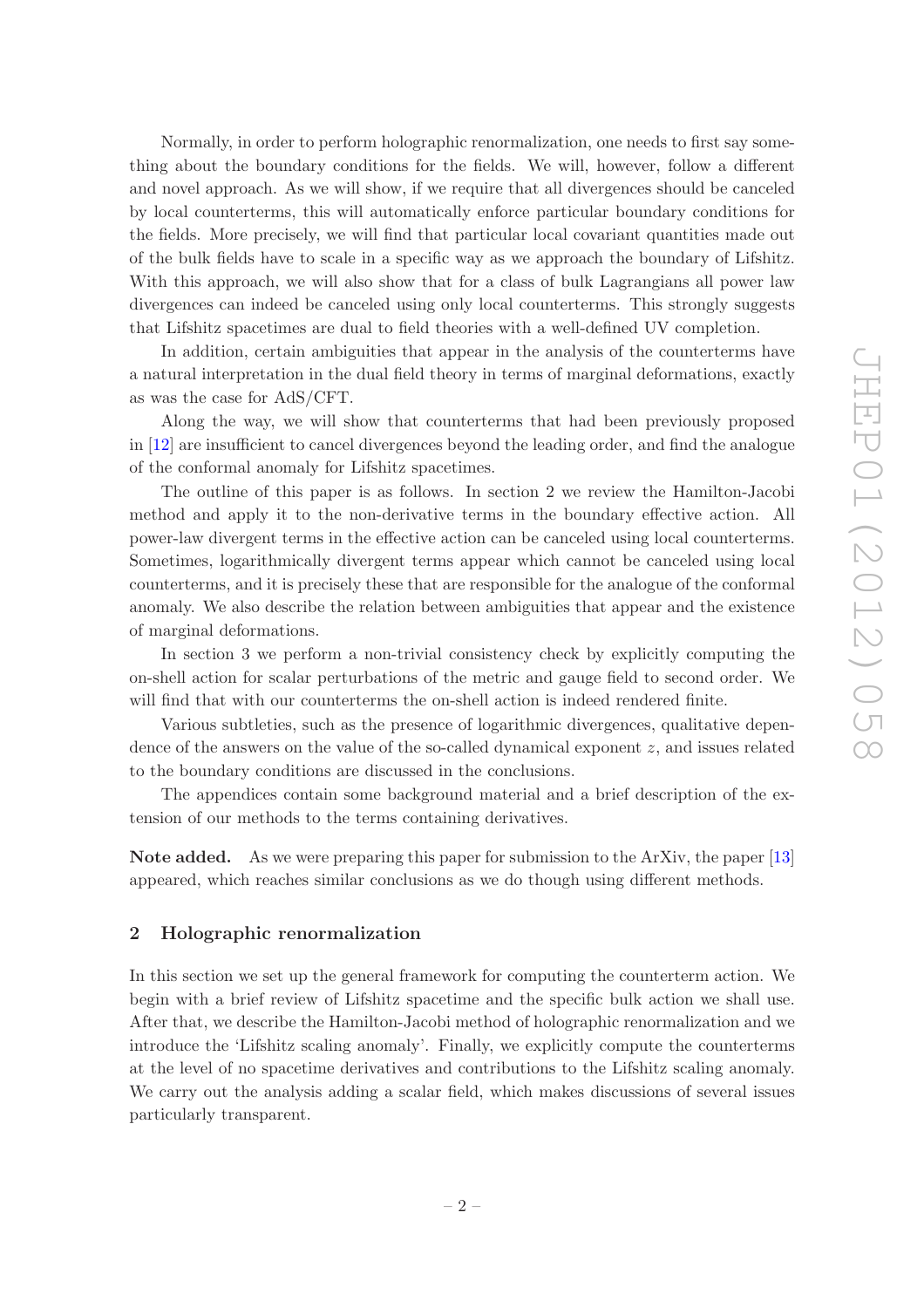## <span id="page-4-0"></span>2.1 Lifshitz spacetime and the Einstein-Proca action

Lifshitz spacetime is a proposed gravitational dual to a field theory at a UV fixed point with anisotropic (Lifshitz-like) scaling symmetry,

<span id="page-4-1"></span>
$$
\begin{pmatrix} x \\ t \end{pmatrix} \mapsto \begin{pmatrix} \lambda \, x \\ \lambda^z t \end{pmatrix} . \tag{2.1}
$$

The configuration of  $(d+1)$ -dimensional Lifshitz spacetime [\[1\]](#page-24-0) that we consider consists of the following metric and vector [\[14](#page-25-4)],

$$
ds^{2} = dr^{2} - e^{2zr}dt^{2} + e^{2r}d\vec{x}^{2}, \qquad A = \sqrt{-\alpha_{0}}e^{zr}dt.
$$
 (2.2)

This metric is invariant under the so-called Lifshitz algebra [\[15](#page-25-5)], which consists of time translations, spatial translations, spatial rotations, and anisotropic scaling invariance [\(2.1\)](#page-4-1) (with a simultaneous shift in the radial coordinate  $r \mapsto r - \log \lambda$ ). Unlike so-called Schrödinger spacetimes, the Lifshitz spacetime is *not* invariant under Galilean boosts  $x \mapsto x+vt$ . We will eventually work in 3+1 bulk spacetime dimensions  $(d = 3)$ , but we keep d arbitrary for as long as possible. These fields comprise a solution to the Einstein-Proca action  $S = S_{\text{grav}} + S_A$ , with

$$
S_{\text{grav}} = \int d^{d+1}x \sqrt{-g} \left( R - 2\Lambda \right) + \int d^d\xi \sqrt{-\gamma} \ 2K,\tag{2.3}
$$

<span id="page-4-4"></span><span id="page-4-3"></span>
$$
S_A = \int d^{d+1}x \sqrt{-g} \left( -\frac{1}{4} F_{\mu\nu} F^{\mu\nu} - \frac{1}{2} m^2 A_\mu A^\mu \right), \qquad (2.4)
$$

where we used the convention  $16\pi G = 1$ . It should be noted that we could also have chosen a different action that has the Lifshitz metric as a solution, see e.g.  $[1, 14]$  $[1, 14]$ . We have chosen the Einstein-Maxwell theory for its relative simplicity. In order to find Lifshitz spacetime as a solution, we must pick our parameters to be

<span id="page-4-5"></span>
$$
\Lambda = -\frac{1}{2}(z^2 + z + 4), \qquad m^2 = 2z, \qquad \alpha_0 = -2\frac{z - 1}{z}.
$$
 (2.5)

The equations of motion are

$$
R_{\mu\nu} - \frac{1}{2} R g_{\mu\nu} + \Lambda g_{\mu\nu} = \frac{1}{2} T_{\mu\nu}, \qquad \nabla_{\mu} F^{\mu\nu} = m^2 A^{\nu}, \qquad (2.6)
$$

where  $T^{\mu\nu} = \frac{2}{\sqrt{2}}$  $-g$  $\delta S_A$  $\frac{\partial S_A}{\partial g_{\mu\nu}}$  is the Proca stress tensor. We wish to add a scalar at some point, so let us give the scalar action as well.

<span id="page-4-2"></span>
$$
S_{\phi} = \int d^{d+1}x \sqrt{-g} \left( -\frac{1}{2} \partial_{\mu} \phi \partial^{\mu} \phi - V(\phi) \right), \qquad (2.7)
$$

with a potential  $V(\phi) = \frac{1}{2}\mu^2 \phi^2 + v_3 \phi^3 + v_4 \phi^4 + \dots$ , which is presumed to be known. It is in principle possible to consider different setups, e.g. with direct couplings between the scalar field and the vector field such as  $\phi^2 A^2$ , but for simplicity we will restrict our attention to the simple case [\(2.7\)](#page-4-2).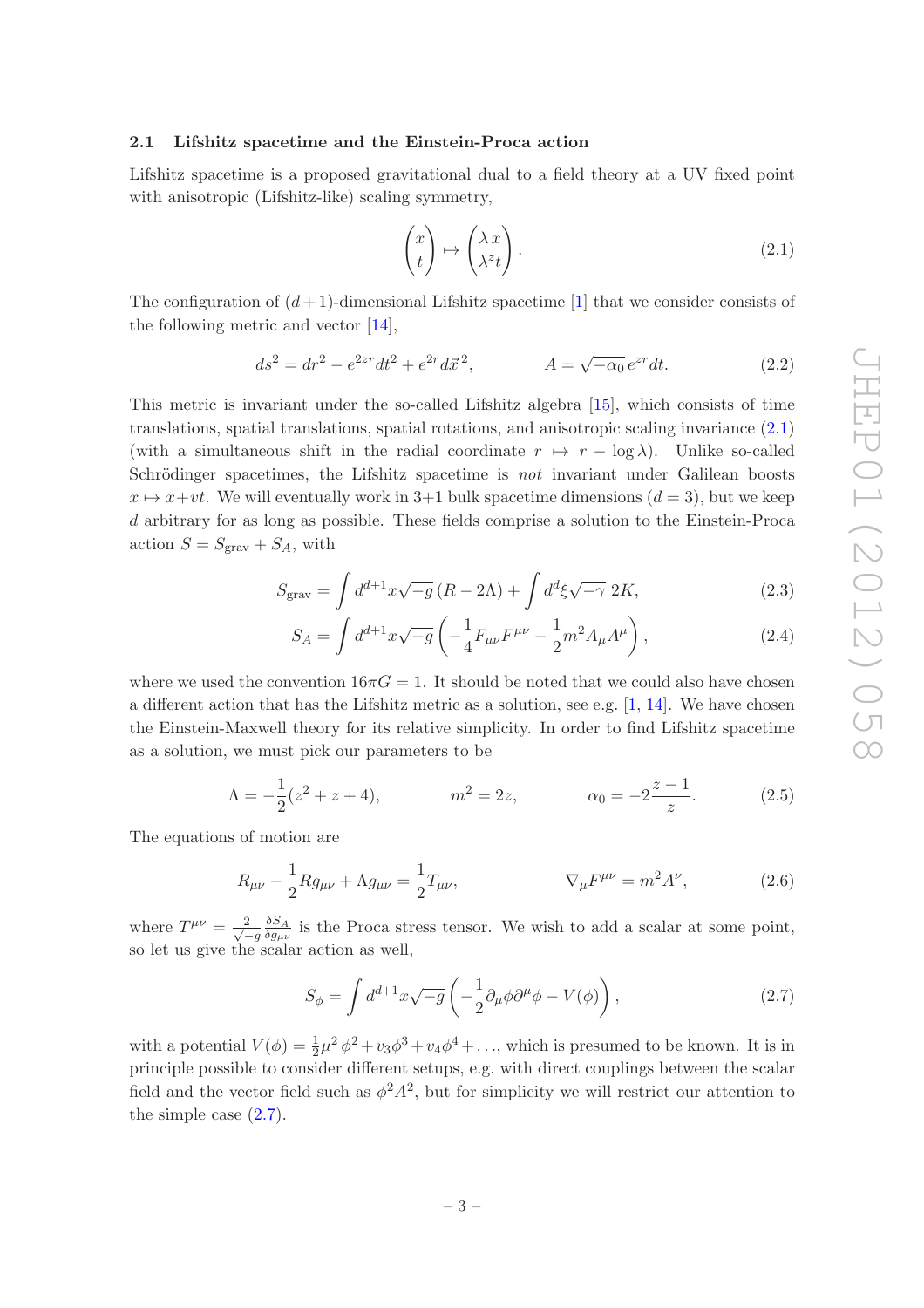At this point it should be stressed that adding a scalar is of secondary importance when it comes to the main goal of this work, which is to show that the on-shell action can be renormalized by adding local counterterms alone.<sup>[1](#page-5-0)</sup> The reason for including the scalar  $\phi$  nonetheless is twofold. First, we shall find that it is convenient to consider the composite scalar  $\alpha = \gamma^{ab} A_a A_b$ . In order to have a nice intuitive understanding of the radial scaling behavior of the quantity  $\alpha$ , we include the scalar field  $\phi$  for relative comparison. In particular, section [2.4](#page-9-0) is devoted to the dicussion of the radial scaling of  $\alpha$  (and  $\phi$ ) and section [2.6](#page-12-0) explains possible ambiguities in solving the Hamilton-Jacobi equation and their relation to an anisotropic version of the holographic Weyl anomaly. The second reason for including  $\phi$  in our discussion is that we can illustrate explicitly that we may find anomalous breaking of the symmetry under anisotropic scaling transformations in a simple setting. We also expect such anomalous symmetry breaking in the pure Lifshitz background, i.e. without the scalar field, which will be explored in future work.

Our aim is to construct a finite on-shell action for an appropriate class of asymptotically Lifshitz spacetimes, where this notion will be made more precise in the following. As usual, the action given in  $(2.3)$  and  $(2.4)$  diverges on-shell, and it is necessary to introduce a set of counterterms to remove these divergences. In this paper we will assume that such counterterms are local in the fields, and we will use the Hamilton-Jacobi method to determine their form. We expect the on-shell action to be of the form

$$
S_{\rm cl} = S_{\rm loc} + \Gamma,\tag{2.8}
$$

where  $S_{\text{loc}}$  contains the local power-law divergent terms and  $\Gamma$  diverges at most logarithmically. We will determine  $S<sub>loc</sub>$  by imposing the Hamilton constraint  $H = 0$ , where H is the radial Hamiltonian corresponding to the Einstein-Proca action, which is derived in appendix  $A$ ; it is given by

<span id="page-5-1"></span>
$$
H = \int_{\Sigma_r} d^d x \sqrt{-\gamma} \left( N \mathcal{H} + N^a \mathcal{H}_a \right), \tag{2.9}
$$

where  $\Sigma_r$  is a hypersurface of large but constant r, while N and  $N^a$  are the usual lapse and shift functions. The momentum constraint is given by

$$
\mathcal{H}_a = -2D^b \pi_{ab} - A_a D_b E^b + F_{ab} E^b + \pi \partial_a \phi = 0, \qquad (2.10)
$$

where the quantities  $\pi^{ab}$ ,  $E^a$  and  $\pi_{\phi}$  are the canonical momenta dual to the induced metric  $\gamma_{ab}$ , induced vector  $A_a$  and the scalar  $\phi$  respectively. The Hamiltonian constraint is

$$
\mathcal{H} = -\left(\pi_{ab}\pi^{ab} - \frac{1}{d-1}\pi^2\right) - \frac{1}{2}E^aE_a - \frac{1}{2}\pi^2_{\phi} - \frac{1}{2m^2}(D_aE^a)^2 - \mathcal{L} = 0,\tag{2.11}
$$

where  $\mathcal{L} = R - 2\Lambda - \frac{1}{4}$  $\frac{1}{4}F_{ab}F^{ab} - \frac{1}{2}m^2A_aA^a - \frac{1}{2}$  $\frac{1}{2}\partial_a\phi\partial^a\phi - V(\phi)$  is the Lagrangian restricted to  $\Sigma_r$ .

<span id="page-5-0"></span><sup>&</sup>lt;sup>1</sup>This is true for  $1 < z < 2$ ; when  $z > 2$  there will be a mode that acts as a source for an irrelevant operator in the field theory and could in principle give a divergence that must be removed by adding non-local counterterms along the lines of [\[16](#page-25-6)]. This will be discussed in more detail in due time below.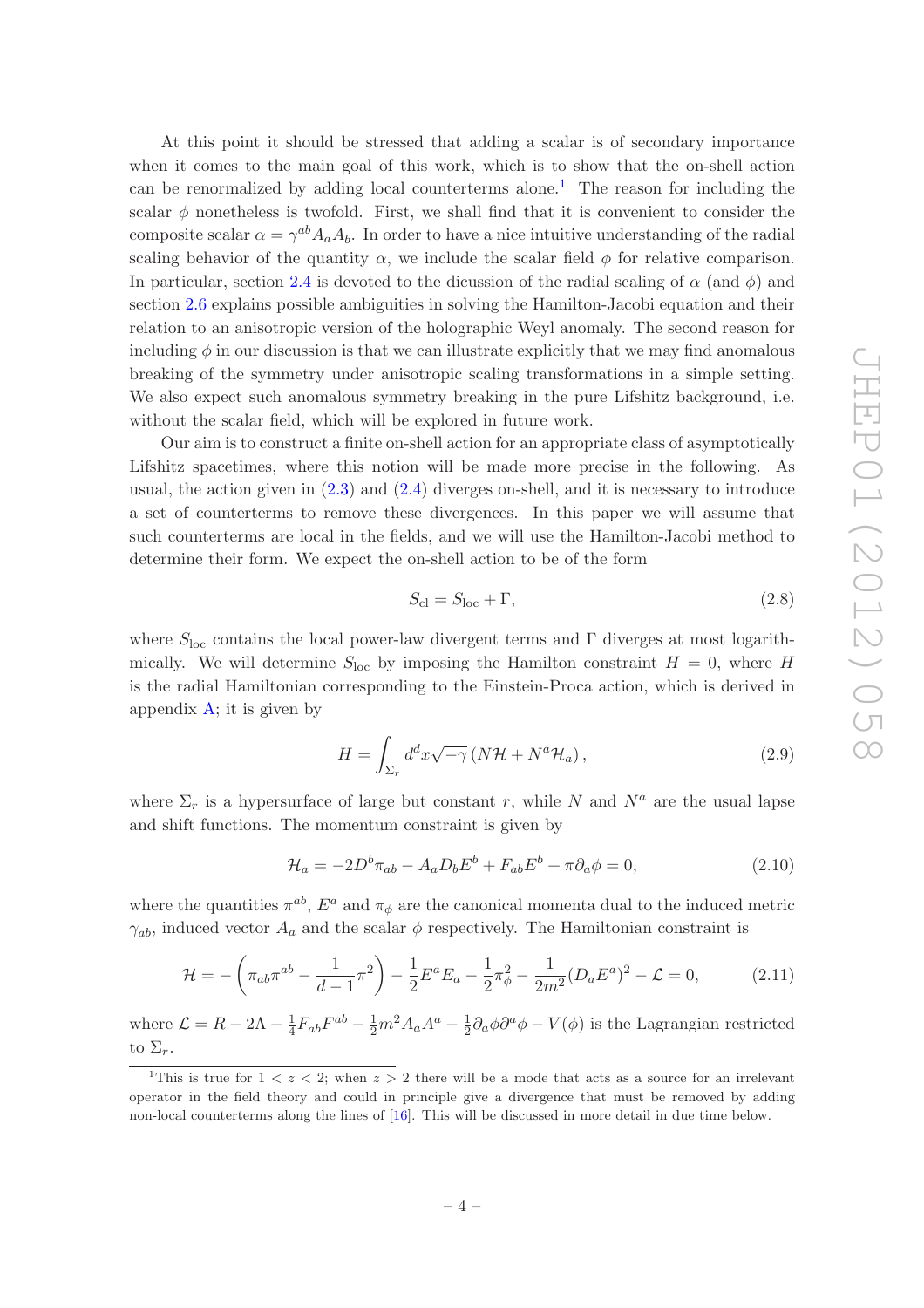## <span id="page-6-0"></span>2.2 Hamilton-Jacobi equation and the Lifshitz-scaling anomaly

The Hamilton-Jacobi (HJ) equations of motion for a point particle are  $H = -\partial_t S_{\text{cl}}$  and  $p(t) = \partial S_{\rm cl}/\partial q$ , where the on-shell action  $S_{\rm cl}$  is the action evaluated on the classical path with given initial and final conditions. The first HJ equation simply becomes  $H = 0$ , while the second one is generalized to

$$
\pi^{ab}(r) = \frac{1}{\sqrt{-\gamma}} \frac{\delta S_{\text{cl}}}{\delta \gamma_{ab}}(r), \qquad E^a(r) = \frac{1}{\sqrt{-\gamma}} \frac{\delta S_{\text{cl}}}{\delta A_a}(r), \qquad \pi_\phi(r) = \frac{1}{\sqrt{-\gamma}} \frac{\delta S_{\text{cl}}}{\delta \phi}(r). \tag{2.12}
$$

The two HJ equations may be combined into what is known as the Hamilton-Jacobi equation,

<span id="page-6-2"></span>
$$
H(\gamma_{ab}, A_a, \phi; \frac{\delta S_{\text{cl}}}{\delta \gamma_{ab}}, \frac{\delta S_{\text{cl}}}{\delta A_a}, \frac{\delta S_{\text{cl}}}{\delta \phi}) = 0. \tag{2.13}
$$

The HJ equation is a functional PDE for the on-shell action. In principle, this equation determines the form of the on-shell action  $S_{\text{cl}}$ , but it is far too difficult to solve. Since we are interested only in the local part  $S_{\text{loc}}$ , we can recast the problem in a more tractable form. It is useful to introduce the following notation for the 'kinetic' part of the Hamiltonian constraint  $(2.11)$ :

$$
(\sqrt{-\gamma})^2 \{F, G\} \equiv -\left(\gamma_{ac}\gamma_{bd} - \frac{1}{d-1}\gamma_{ab}\gamma_{cd}\right) \frac{\delta F}{\delta \gamma_{ab}} \frac{\delta G}{\delta \gamma_{cd}} -\frac{1}{2} \frac{\delta F}{\delta \phi} \frac{\delta G}{\delta \phi} - \frac{1}{2} \gamma_{ab} \frac{\delta F}{\delta A_a} \frac{\delta G}{\delta A_b} - \frac{1}{2m^2} D_a \frac{\delta F}{\delta A_a} D_b \frac{\delta G}{\delta A_b}.
$$
\n(2.14)

such that the Hamiltonian constraint is simply

$$
0 = \mathcal{H} = \{S_{\rm cl}, S_{\rm cl}\} - \mathcal{L}.
$$
 (2.15)

The bracket  $\{F, G\}$  is symmetric and bilinear in F and G. Therefore we can use the splitting  $S_{\text{cl}} = S_{\text{loc}} + \Gamma$  to write:

<span id="page-6-1"></span>
$$
0 = \{S_{\text{loc}}, S_{\text{loc}}\} - \mathcal{L} + 2\{S_{\text{loc}}, \Gamma\} + \{\Gamma, \Gamma\}.
$$
 (2.16)

We define the "local part" of this expression as  $\mathcal{H}_{loc} \equiv \{S_{loc}, S_{loc}\} - \mathcal{L}$ . The divergent part of  $\mathcal{H}_{loc}$  should vanish by itself because the non-local part shouldn't contain power-law divergences. Solving  $\mathcal{H}_{loc,div} = 0$  determines the divergent terms in  $S_{loc}$ , which will be our counterterms.

We will see that, in the presence of marginal deformations, this procedure possibly leaves a finite remainder in  $\mathcal{H}_{loc}$ , which we denote by  $\mathcal{H}_{rem}$  and is generically determined unambiguously. Let us now rewrite the other piece in [\(2.16\)](#page-6-1) (for simplicity we assume  $\gamma_{ti} = 0$ ,

$$
2\int d^d x \sqrt{-\gamma} \{S_{\text{loc}}, \Gamma\} = \int d^d x \left( \dot{\gamma}_{ab} \frac{\delta \Gamma}{\delta \gamma_{ab}} + \dot{A}_a \frac{\delta \Gamma}{\delta A_a} + \dot{\phi} \frac{\delta \Gamma}{\delta \phi} \right) \tag{2.17}
$$

$$
= \int d^d x \left( 2z \hat{\gamma}_{tt} \frac{\delta \Gamma}{\delta \hat{\gamma}_{tt}} + 2 \hat{\gamma}_{ij} \frac{\delta \Gamma}{\delta \hat{\gamma}_{ij}} + z \hat{A}_t \frac{\delta \Gamma}{\delta \hat{A}_t} + \lambda_{\phi}^{-} \hat{\phi} \frac{\delta \Gamma}{\delta \hat{\phi}} \right) + \dots (2.18)
$$

$$
= \int d^d x \sqrt{-\hat{\gamma}} \left( z \langle T_t^{\ t} \rangle + \langle T_i^{\ i} \rangle + z \hat{A}_t \langle \mathcal{O}_A \rangle + \lambda_{\phi}^{-} \hat{\phi} \langle \mathcal{O}_{\phi} \rangle \right) + \dots, (2.19)
$$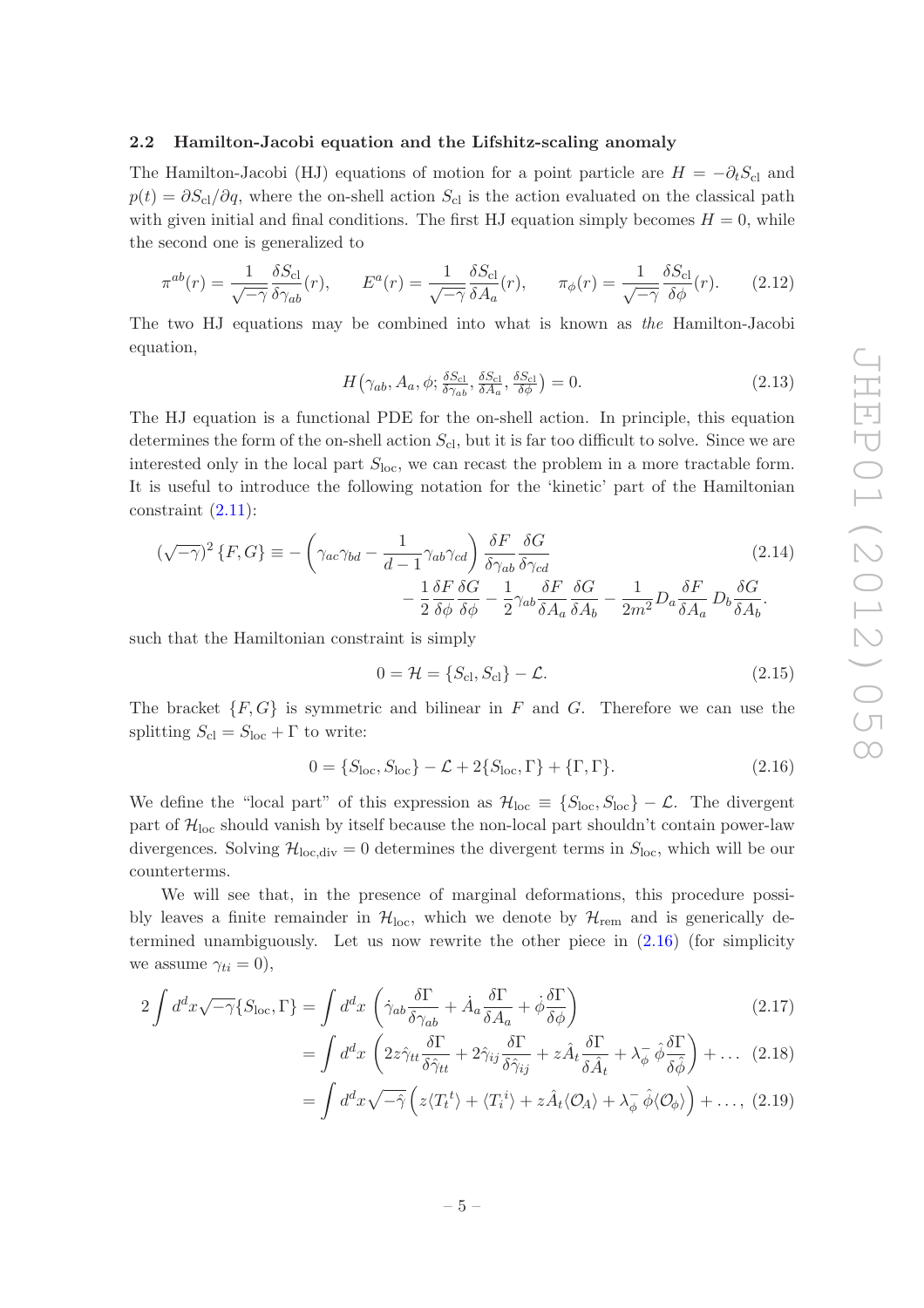which holds in the large-r limit and where we used the hatted notation for the asymptotic values of the fields, e.g.  $\hat{\gamma}_{tt} = \lim_{r \to \infty} e^{-2zr} \gamma_{tt}$ ,  $\lambda_{\phi}^-$  is the leading radial scaling of the scalar field and the dots represent subleading contributions. We also used

$$
\langle T^{ab}\rangle = \frac{2}{\sqrt{-\hat{\gamma}}} \frac{\delta \Gamma}{\delta \hat{\gamma}_{ab}}, \qquad \langle \mathcal{O}_A \rangle = \frac{1}{\sqrt{-\hat{\gamma}}} \frac{\delta \Gamma}{\delta \hat{A}_t}, \qquad \langle \mathcal{O}_\phi \rangle = \frac{1}{\sqrt{-\hat{\gamma}}} \frac{\delta \Gamma}{\delta \hat{\phi}}.
$$
 (2.20)

The final piece in [\(2.16\)](#page-6-1),  $\{\Gamma, \Gamma\}$ , is subleading and vanishes in the large-r limit. Plugging everything back into [\(2.16\)](#page-6-1) we immediately arrive at the Lifshitz analogue of the Weyl anomaly  $[17-20]$ :

<span id="page-7-1"></span>
$$
\mathcal{A}_z \equiv z \langle T_t^{\ t} \rangle + \langle T_i^{\ i} \rangle + z \hat{A}_t \langle \mathcal{O}_A \rangle + \lambda_{\phi}^{-} \hat{\phi} \langle \mathcal{O}_{\phi} \rangle = \lim_{r \to \infty} e^{(z+2)r} \mathcal{H}_{\text{rem}}.
$$
 (2.21)

Recall that  $\mathcal{H}_{rem}$  was defined to be the finite remainder in  $\mathcal{H}_{loc}$ . We thus see that there is a possibility that the Lifshitz scaling symmetry is broken. We shall find that this happens for some specific values of the scalar mass-squared  $\mu^2$ . It should be noted that the quantity  $T^a{}_b$  is not the stress tensor of the (proposed) dual field theory; for a discussion of this subtlety, see e.g. [\[21\]](#page-25-9) in which the tensor  $T^a{}_b$  is compared to the so-called stress tensor complex defined in [\[12,](#page-25-2) [13\]](#page-25-3).

### <span id="page-7-0"></span>2.3 Initial conditions

As we mentioned earlier, one typically chooses an Ansatz that is covariant [\[18](#page-25-10)[–20\]](#page-25-8), such that the momentum constraint is automatically satisfied. Solving the HJ equation thus reduces to solving the Hamiltonian constraint. In the present case, the most general covariant Ansatz one can take is

$$
S_{\rm loc} = \int_{\Sigma_r} d^d x \sqrt{-\gamma} U(\alpha, \phi) + \text{(derivative terms)}.
$$
 (2.22)

The quantity  $\alpha \equiv A_a A^a$  is the only scalar that one can construct from the metric and the vector field containing no derivatives. At present, our main focus will be on this level of no spacetime derivatives; see appendix [B](#page-22-0) for a discussion of the higher-derivative levels.

As an aside, notice that the induced metric may be viewed as the metric on ddimensional flat space with an r-dependent speed of light  $c_r = e^{(z-1)r}$  [\[12](#page-25-2)]. More specifically,

$$
\gamma_{ab}(r) dx^a dx^b = e^{2r} \left( -c_r^2 dt^2 + d\vec{x}^2 \right). \tag{2.23}
$$

Therefore, heuristically speaking, it seems quite natural to impose covariance on  $\Sigma_r$ ; it is only in the limit  $r \to \infty$  that the speed of light becomes infinite.

Before we move on to solving the HJ equation, we need to establish the leading-order behavior of  $U(\alpha, \phi)$  in an expansion about the Lifshitz background. In fact the HJ equations are functional differential equations for  $S_{\text{cl}}$ , and in order to solve them it is necessary to provide the initial conditions, that is the value of  $S_{\text{cl}}$  for a solution of our choice. Henceforth, we set  $d = 3$ . Recall that the background value of  $\alpha$  is given by  $\alpha_0 = -2(z-1)/z$ , cf. [\(2.5\)](#page-4-5).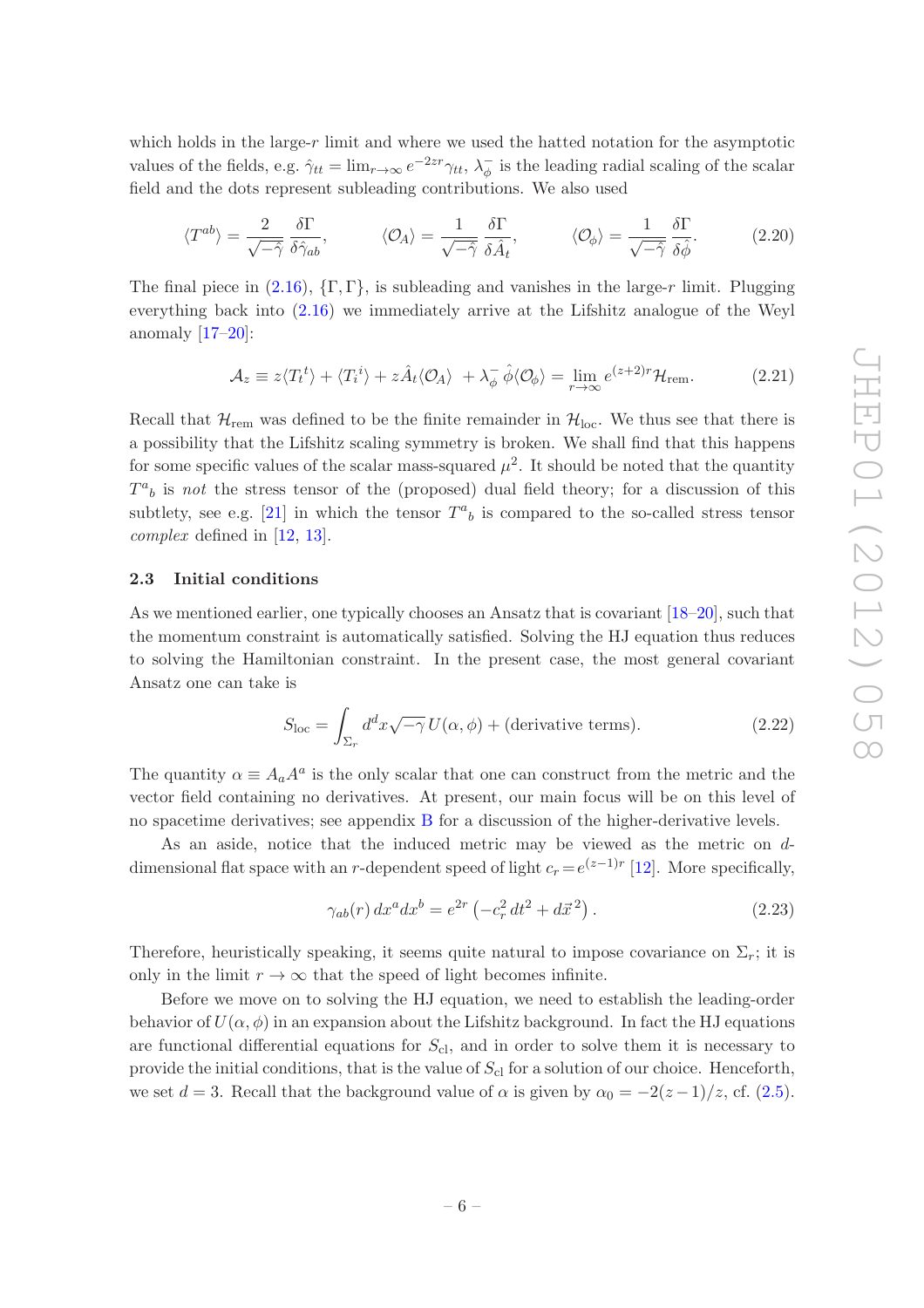We shall use the Hamilton equation of the type  $\dot{q} = \partial H/\partial p$  in order to fix the leading-order behavior of  $U(\alpha, \phi)$ .

$$
\partial_r \gamma_{ab} = \frac{\delta H}{\delta(\sqrt{-\gamma} \pi^{ab})} = -2\pi_{ab} + \gamma_{ab}\pi,\tag{2.24}
$$

$$
\partial_r A_a = \frac{\delta H}{\delta(\sqrt{-\gamma} E^a)} = -E_a + \frac{1}{m^2} D_a D_b E^b,\tag{2.25}
$$

$$
\partial_r \phi = \frac{\delta H}{\delta(\sqrt{-\gamma} \pi_\phi)} = -\pi_\phi. \tag{2.26}
$$

At the level of no spacetime derivatives, the canonical momenta are given (via the second HJ equation  $(2.12)$  by:

$$
\pi_{ab} = \frac{1}{2} \gamma_{ab} U - A_a A_b \frac{\partial U}{\partial \alpha},\tag{2.27}
$$

$$
E_a = 2A_a \frac{\partial U}{\partial \alpha},\tag{2.28}
$$

<span id="page-8-2"></span><span id="page-8-1"></span>
$$
\pi_{\phi} = \frac{\partial U}{\partial \phi},\tag{2.29}
$$

where now  $\pi^{ab} = \frac{1}{\sqrt{2}}$  $\overline{-\gamma}$  $\delta S_{\rm loc}$  $\frac{\partial S_{\text{loc}}}{\partial \gamma_{ab}}$  denotes only the local part of the momentum (and similarly for  $E^a$  and  $\pi_\phi$ ), so that we find

$$
\partial_r \gamma_{ab} = \left(\frac{1}{2}U - \alpha \frac{\partial U}{\partial \alpha}\right) \gamma_{ab} + 2A_a A_b \frac{\partial U}{\partial \alpha},\tag{2.30}
$$

$$
\partial_r A_a = -2A_a \frac{\partial U}{\partial \alpha},\tag{2.31}
$$

$$
\partial_r \phi = -\frac{\partial U}{\partial \phi}.\tag{2.32}
$$

Let us expand the function  $U(\alpha, \phi)$  around the Lifshitz background as

<span id="page-8-0"></span>
$$
U(\alpha, \phi) = \sum_{m,n} u_{mn} (\alpha - \alpha_0)^m \phi^n.
$$
 (2.33)

We can then translate the radial behavior of the Lifshitz background  $\partial_r \gamma_{tt} = 2z\gamma_{tt}, \partial_r \gamma_{ij} =$  $2\gamma_{ij}, \partial_r A_t = zA_t$ , and  $\partial_r \phi = 0$  ( $\phi = 0$  in the background) into the values for the first few coefficients in the function  $U(\alpha, \phi)$ . We evaluate the above Hamilton equation on the Lifshitz background, so that we find

$$
u_{00} = 2(z+1),
$$
  $u_{10} = -\frac{z}{2},$   $u_{01} = 0.$  (2.34)

Therefore, the first three coefficients in the expansion for  $U(\alpha, \phi)$  around the background have been determined by imposing that the background is a solution to the equations of motion.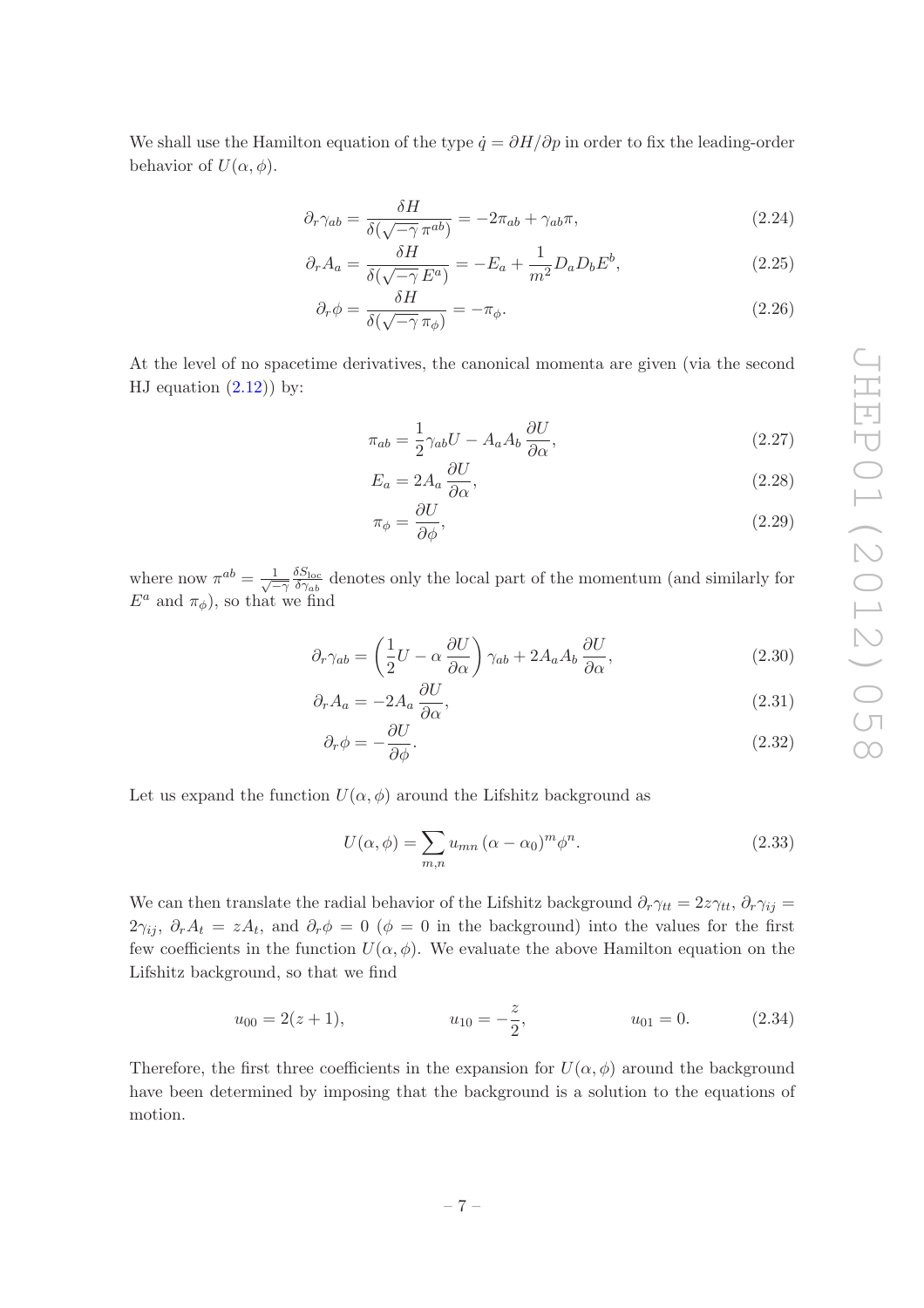## <span id="page-9-0"></span>2.4 Radial behavior of  $(\alpha - \alpha_0)$  and  $\phi$

The radial behavior of  $(\alpha - \alpha_0)$  and  $\phi$  is dictated by the value of the coefficients  $u_{20}$  and  $u_{02}$  respectively. We will now show how this comes about.

Let us start with the more familiar example of the scalar field  $\phi$ . The radial behavior can be obtained directly from the free scalar field equation in the Lifshitz background,

$$
\partial_r^2 \phi + (z+2)\partial_r \phi + \gamma^{ab} \partial_a \partial_b \phi = \mu^2 \phi.
$$
 (2.35)

Taking the Ansatz  $\phi = \chi(t, x, y) \exp(\lambda_{\phi} r)$  yields

$$
\lambda_{\phi} = -\frac{1}{2} \left( (z+2) \pm \sqrt{(z+2)^2 + 4\mu^2} \right). \tag{2.36}
$$

Alternatively, one can find this radial behavior by expanding the Hamilton equation [\(2.32\)](#page-8-0) to second order, such that

<span id="page-9-4"></span><span id="page-9-3"></span><span id="page-9-2"></span>
$$
\partial_r \phi = -2u_{02}\phi + \dots \tag{2.37}
$$

Later, we will find that  $u_{02} = -\lambda_{\phi}/2$ , which agrees with the answer provided by the equations of motion [\(2.35\)](#page-9-2). Notice that there is also the Lifshitz analogue of the Breitenlohner-Freedman bound, i.e.  $\mu^2 \ge -(z+2)^2/4$ , see also [\[1,](#page-24-0) [14](#page-25-4)].

For  $(\alpha - \alpha_0)$ , we similarly find via [\(2.30\)](#page-8-1) and [\(2.31\)](#page-8-2)

$$
\partial_r(\alpha - \alpha_0) = -\frac{1}{2}\alpha U - (\alpha^2 + 4\alpha)\frac{\partial U}{\partial \alpha} = \lambda_\alpha(\alpha - \alpha_0) + \dots,\tag{2.38}
$$

with

$$
\lambda_{\alpha} = \frac{8(z^2 - 1)}{z^2} u_{20} - \frac{3}{2}(z - 1). \tag{2.39}
$$

In this case finding the radial behavior using the Einstein-Proca field equations would be considerably more difficult, since  $\alpha$  is a composite field containing both the vector and the metric.

One may wonder whether the bilinear term in  $U(\alpha, \phi)$  spoils these relations. Later on, we will find that the HJ equation gives  $u_{11} = 0$ , so this term is in fact absent.

#### <span id="page-9-1"></span>2.5 Non-derivative counterterms

We shall now set out to find the counterterms at the level of no spacetime derivatives by solving the local part of the HJ equation. As we mentioned before, this comes down to solving the local part of the Hamiltonian constraint,

$$
0 \cong \{S_{\text{loc}}, S_{\text{loc}}\} - \mathcal{L}
$$
\n
$$
= \frac{3}{8}U^2 - \left(\frac{1}{2}\alpha^2 + 2\alpha\right)\left(\frac{\partial U}{\partial \alpha}\right)^2 - \frac{1}{2}\alpha U \frac{\partial U}{\partial \alpha} - \frac{1}{2}\left(\frac{\partial U}{\partial \phi}\right)^2 - (z^2 + z + 4) + z\alpha + V(\phi),
$$
\n(2.41)

where the symbol  $\cong$  indicates that there might be a finite remainder  $\mathcal{H}_{rem}$  as discussed in section [2.2.](#page-6-0) Remember that  $S_{\text{loc}} = \int d^d x \sqrt{-\gamma} U + (\text{derivatives})$  and we expanded the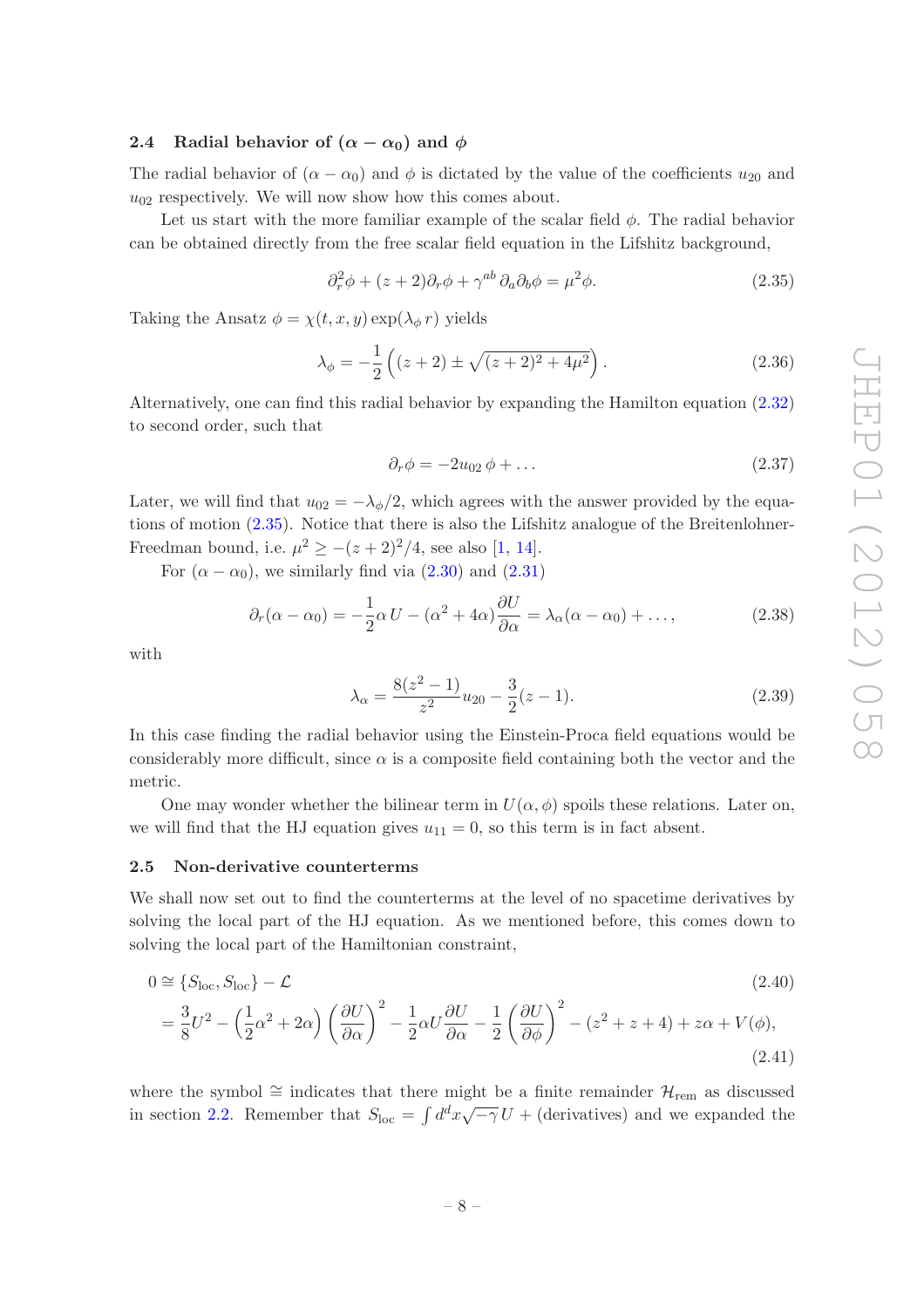function U about the Lifshitz background as  $U(\alpha, \phi) = \sum_{m,n} u_{mn} (\alpha - \alpha_0)^m \phi^n$ . We can do a similar expansion of the non-derivative part of the local Hamiltonian constraint,

$$
\mathcal{H}_{\text{loc,non-deriv}} = \sum_{m,n} \mathcal{H}_{mn} \left( \alpha - \alpha_0 \right)^m \phi^n. \tag{2.42}
$$

This allows us to solve the Hamiltonian constraint order by order.

**Order zero and order one.** The above values for  $u_{00}$ ,  $u_{10}$ , and  $u_{01}$  are such that both the order-zero and the order-one constraints vanish identically, i.e.  $\mathcal{H}_{00} = \mathcal{H}_{01} = \mathcal{H}_{10} = 0$ , even though they depend on  $u_{20}$  in principle.

**Order two.** The constraints at second order in  $(\alpha - \alpha_0)$  and/or  $\phi$  are

$$
\mathcal{H}_{20} = -\frac{1}{2}u_{11}^2 - (2z - 5)u_{20} + 8\frac{z^2 - 1}{z^2}u_{20}^2 - \frac{5z^2}{32},\tag{2.43}
$$

$$
\mathcal{H}_{11} = \frac{1}{2} \left( 8 \frac{z^2 - 1}{z^2} u_{20} - 2u_{02} - z + 7 \right) u_{11},\tag{2.44}
$$

$$
\mathcal{H}_{02} = 2\frac{z^2 - 1}{z^2}u_{11}^2 + (z + 2)u_{02} - 2u_{02}^2 + \frac{1}{2}\mu^2,\tag{2.45}
$$

which is a system of three coupled equations in terms of the three unknowns  $u_{20}$ ,  $u_{11}$ , and  $u_{02}$ . There is also one free parameter (apart from z), namely the scalar mass-squared  $\mu^2$ . The generic case, for which  $\mu^2 \neq 2(z-1)(z-2)$ , one finds

$$
u_{20} = -\frac{z^2}{16(z^2 - 1)} \left( 5 - 2z \pm \sqrt{9z^2 - 20z + 20} \right),\tag{2.46}
$$

$$
u_{11} = 0,\t\t(2.47)
$$

$$
u_{02} = \frac{1}{4} \left( z + 2 \pm \sqrt{(z+2)^2 + 4\mu^2} \right).
$$
 (2.48)

For  $\mu^2 = 2(z-1)(z-2)$ , however, one of the three coefficients  $(u_{20}, u_{11}, u_{02})$  remains undetermined. In principle, it is possible that there is a remainder in the Hamiltonian constraint that cannot be set to zero by tuning a coefficient. Such a remainder would contribute to a Lifshitz scaling anomaly. Although, in the present case, for this specific value of  $\mu^2$  we find no such remainder.

Remember from section [2.4](#page-9-0) that the coefficients  $u_{20}$  and  $u_{02}$  determine the radial behavior for the fields  $(\alpha - \alpha_0)$  and  $\phi$  respectively. The choice of the sign in  $u_{20}$  and  $u_{02}$  correspond to choosing the either the normalizable or non-normalizable mode for the fields. For both  $u_{20}$  and  $u_{02}$ , the minus-sign root will correspond to the non-normalized modes. Though, for the scalar field  $\phi$  there is a special window for  $\mu^2$  where both modes are normalizable and one has the freedom to choose the plus sign in  $u_{02}$ . This special window is given by  $-\frac{1}{4}$  $\frac{1}{4}(z+2)^2 \leq \mu^2 < -\frac{1}{4}$  $\frac{1}{4}(2-z)(2+3z)$ , which is obtained by requiring that the Klein-Gordon norm is finite.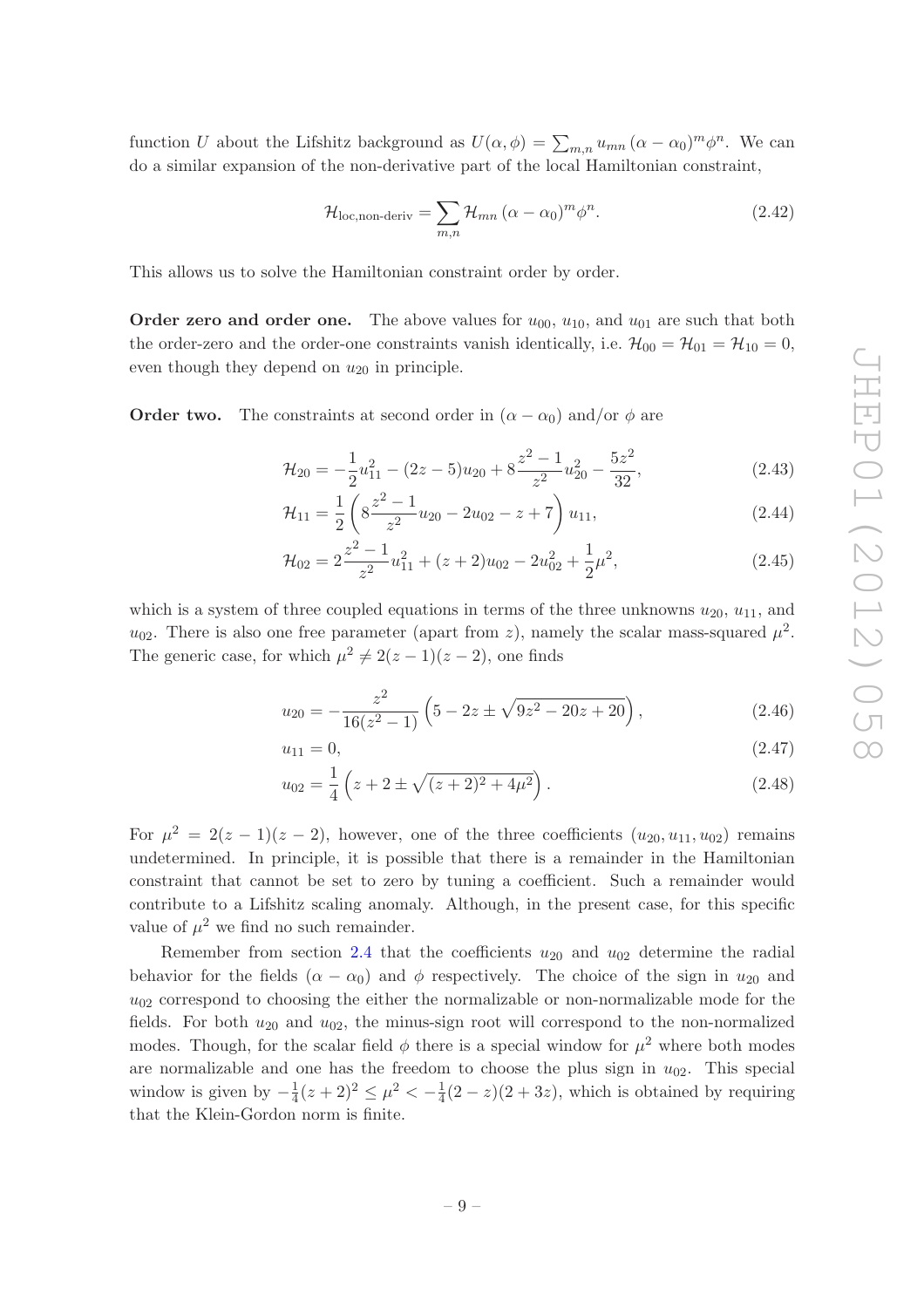Order three. The constraints at third order are given by

$$
\mathcal{H}_{30} = -\frac{1}{2} (z + 2 - 3\beta_z) u_{30},
$$
\n
$$
z^3 \qquad (25z^3 - 160z^2 + 223z - 170 + (15z^2 - 30z + 30) \beta)
$$
\n
$$
(2.49)
$$

$$
+\frac{z}{128(z^2-1)^2}(35z^3-160z^2+223z-170+(15z^2-30z+39)\beta_z)
$$
  

$$
\mathcal{H}_{21} = -\frac{1}{2}(z+2-\gamma_z-2\beta_z)u_{21},
$$
\n(2.50)

$$
\mathcal{H}_{12} = -\frac{1}{2}(z + 2 - \beta_z - 2\gamma_z)u_{12} + \frac{z(z - 6 + \beta_z)(z + 2 - \gamma_z)}{32(z + 1)},
$$
\n(2.51)

$$
\mathcal{H}_{03} = -\frac{1}{2}(z + 2 - 3\gamma_z)u_{03} + v_3,\tag{2.52}
$$

where we introduced the abbreviations for the square-roots  $\beta_z = \sqrt{9z^2 - 20z + 20}$  and  $\gamma_z(\mu) = \sqrt{(z+2)^2 + 4\mu^2}$  $\gamma_z(\mu) = \sqrt{(z+2)^2 + 4\mu^2}$  $\gamma_z(\mu) = \sqrt{(z+2)^2 + 4\mu^2}$ . Recall that  $v_3$  is the third order coefficient in the potential  $V(\phi)$ . The first thing one sees is that the equations decouple already at third order; this continues to hold at higher order (for as long as one does not hit a continuous ambiguity). One determines the coefficients  $u_{30}$ ,  $u_{21}$ ,  $u_{12}$ , and  $u_{03}$  from these equations for generic values of  $\mu^2$ . There are two special values for which one of the coefficients remains undetermined.

• Ambiguity 1. For  $\mu^2 = -\frac{2}{9}$  $\frac{2}{9}(z+2)^2$ , which is above the BF bound, the coefficient  $u_{03}$  remains undetermined. There is a remainder in the Hamiltonian constraint that cannot be set to zero,  $\mathcal{H}_{rem} = v_3 \phi^3$ , there is a contribution to the Lifshitz-scaling anomaly  $(2.21)$ ,

$$
\mathcal{A}_z = v_3 \lim_{r \to \infty} \left( e^{(z+2)r} \phi^3 \right) + \dots \tag{2.53}
$$

which is present for all values of  $z$ . This is the same contribution to the anomaly that was found in AdS  $(z = 1)$ , see e.g. [\[20,](#page-25-8) [22](#page-25-11)]

• Ambiguity 2. We find a second ambiguity when  $\mu^2 = \frac{1}{16}(z + 2 - \beta_z)^2 - \frac{1}{4}$  $\frac{1}{4}(z+2)^2$ , the coefficient  $u_{12}$  is undetermined and there is also a remainder, namely

$$
\mathcal{H}_{12} = -\frac{z(z - 6 + \beta_z)(z + 2 + \beta_z)}{64(z + 1)}.\tag{2.54}
$$

Thus, for this specific value of  $\mu^2$ , so we have a contribution to the Lifshitz anomaly,

$$
A_z = -\frac{z(z - 6 + \beta_z)(z + 2 + \beta_z)}{64(z + 1)} \lim_{r \to \infty} \left( e^{(z + 2)r} (\alpha - \alpha_0) \phi^2 \right) + \dots \tag{2.55}
$$

Interestingly, this contribution to the Lifshitz anomaly vanishes for  $z = 2$ .

<span id="page-11-0"></span><sup>&</sup>lt;sup>2</sup>The quantity  $\beta_z$  is positive for any value of z. Since  $\gamma_z$  depends on  $\mu^2$ , we see that  $\gamma_z > 0$  as long as  $\mu^2 > -\frac{1}{4}(z+2)^2$ .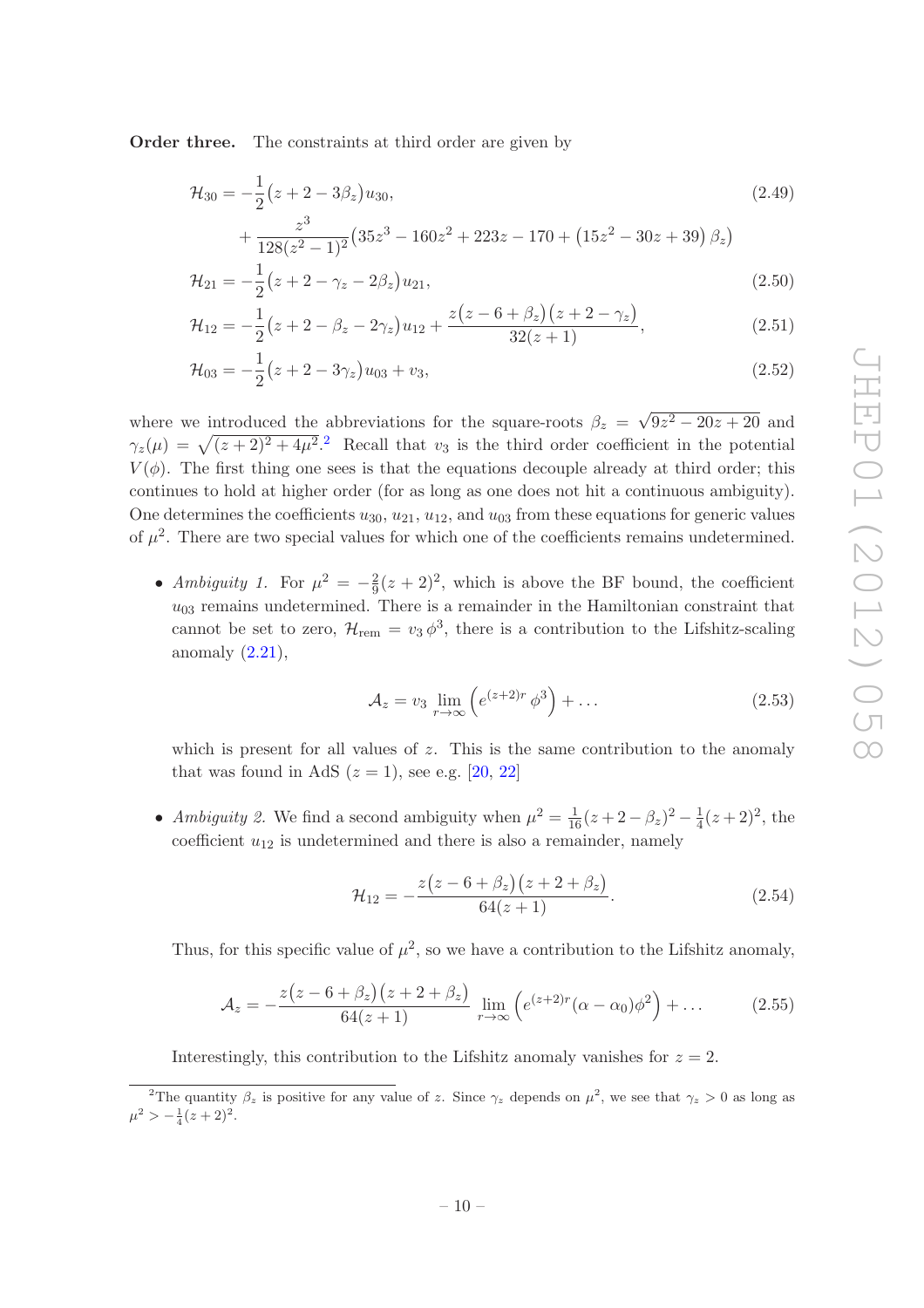## <span id="page-12-0"></span>2.6 Origin of the continuous ambiguities

The continuous ambiguities arise when the radial behavior of a term mixing  $(\alpha - \alpha_0)$  with  $\phi$  becomes of  $O(1)$ . In order to see this, let us recall the radial behavior (at large r) from section [2.4,](#page-9-0) i.e.  $(\alpha - \alpha_0) \sim \exp(\lambda_\alpha r)$  and  $\phi \sim \exp(\lambda_\phi r)$ , where

$$
\lambda_{\alpha} = \frac{8(z^2 - 1)}{z^2} u_{20} - \frac{3}{2}(z - 1), \qquad \lambda_{\phi} = -2u_{02}.
$$
 (2.56)

When we plug in the values we found from the HJ equation, we get

$$
\lambda_{\alpha}^{\pm} = -\frac{1}{2} \left( z + 2 \pm \sqrt{(z+2)^2 + 8(z-1)(z-2)} \right), \tag{2.57}
$$

$$
\lambda_{\phi}^{\pm} = -\frac{1}{2} \left( z + 2 \pm \sqrt{(z+2)^2 + 4\mu^2} \right). \tag{2.58}
$$

Let us refer to the corresponding modes as  $(\alpha - \alpha_0)_\pm$  and  $\phi_\pm$ . For generic values of the scalar mass  $\mu$ , we see that  $\lambda_{\alpha,\phi}^-$  describes the radial behavior of the non-normalizable modes (sources) and  $\lambda^+_{\alpha,\phi}$  that of the normalizable modes (vevs). In terms of the scaling coefficients, we always have

$$
\lambda_{\alpha}^{-} + \lambda_{\alpha}^{+} = -(z+2), \qquad \lambda_{\phi}^{-} + \lambda_{\phi}^{+} = -(z+2). \qquad (2.59)
$$

Note that this  $-(z+2)$  cancels against the  $+(z+2)$  coming from  $\sqrt{-\gamma} \sim e^{(z+2)r}$ .

**Order-two ambiguity.** The critical value  $\mu^2 = 2(z-1)(z-2)$  that we found at second order in  $(\alpha - \alpha_0)$  and  $\phi$  is simply a result of tuning the scalar mass such that  $\lambda_{\phi}^- = \lambda_{\alpha}^-$ . We should stress that this ambiguity is not related to the presence of a marginal operator, therefore it is not surprising that there is no remainder in this case. This ambiguity is parametrized by  $u_{11}$ , which mixes  $\alpha - \alpha_0$  and  $\phi$  by giving linear contributions to the right hand side of  $(2.37)$  and  $(2.38)$ . This suggests the possible presence of a one-parameter family of allowed boundary conditions, but we leave this for further study.

Order-three ambiguities. At third order, we found two ambiguities, which comes from the freedom to tune the scalar mass such that either the combination  $\phi^3$  or  $(\alpha - \alpha_0)\phi^2$  is of order one in  $e^{-(z+2)r}$ . Another way of saying this is that either the coefficient  $u_{03}$  or  $u_{12}$ remains undetermined. In the first case, i.e. for  $\mu^2 = -\frac{2}{9}$  $\frac{2}{9}(z+2)^2$ , we indeed see that

$$
3\lambda_{\phi}^{-} = -(z+2). \tag{2.60}
$$

This continuous ambiguity comes from the appearance of a marginal deformation. Namely, the operator  $\phi^3$  is marginal for this specific value of  $\mu^2$ . In the second case, i.e. For  $\mu^2 = \frac{1}{16}(z + 2 - \beta_z)^2 - \frac{1}{4}$  $\frac{1}{4}(z+2)^2$ , we find that

$$
\lambda_{\alpha}^- + 2\lambda_{\phi}^- = -(z+2), \qquad (1 < z < 2), \tag{2.61}
$$

$$
\lambda_{\alpha}^- + 2\lambda_{\phi}^+ = -(z+2), \qquad (z > 2). \tag{2.62}
$$

In this case, the operator  $(\alpha - \alpha_0)\phi^2$  is marginal.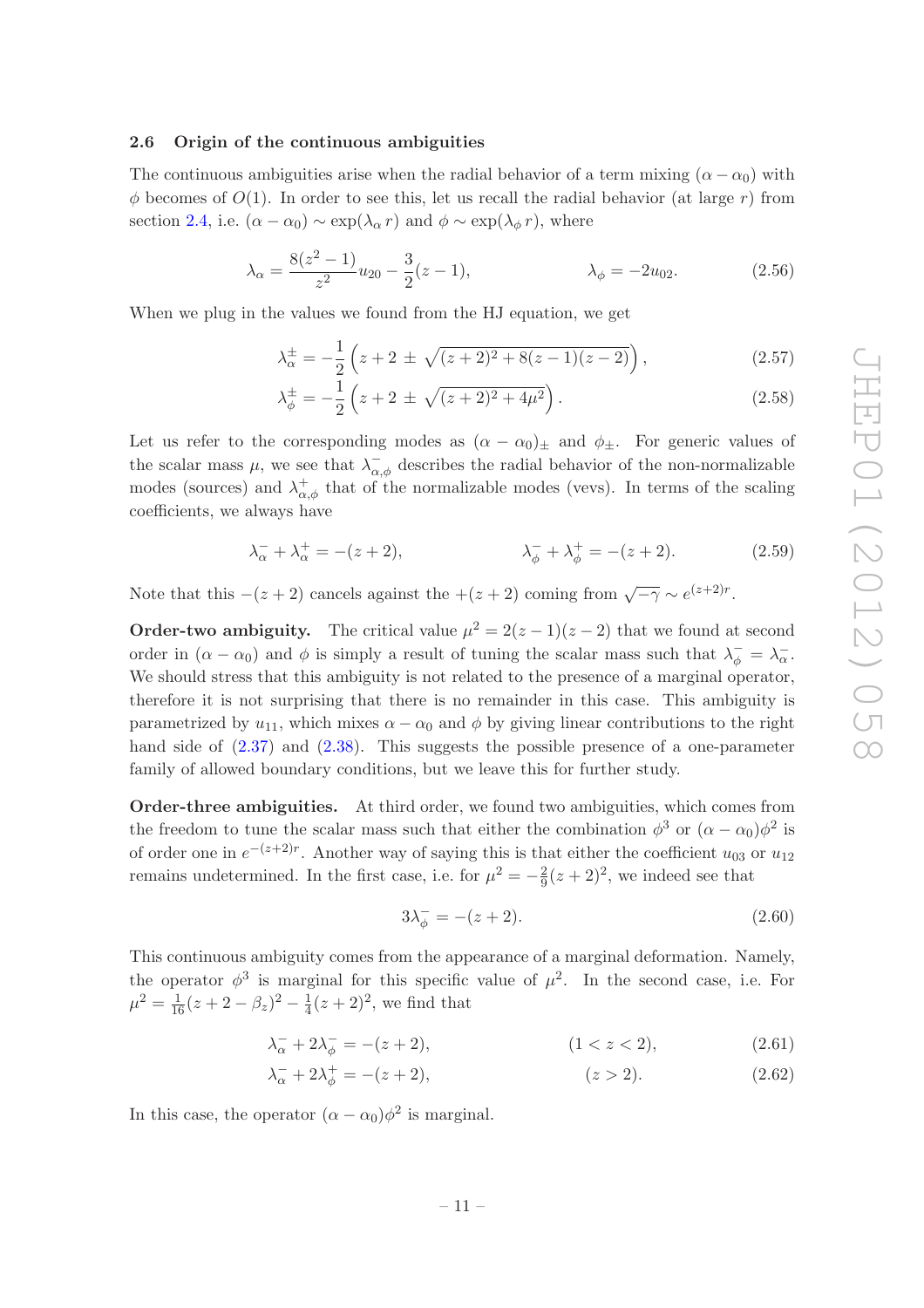## The on-shell action

For future reference, let us conclude this section with the explicit form of the renormalized on-shell action at the constant level,

$$
\Gamma = \int d^{d+1}x \sqrt{-g} \left( R - 2\Lambda - \frac{1}{4} F_{\mu\nu} F^{\mu\nu} - \frac{1}{2} m^2 A_\mu A^\mu \right) + \int d^d\xi \sqrt{-\gamma} 2K
$$

$$
- \int d^{d+1}x \sqrt{-g} \left( 2(z+1) - \frac{z}{2}(\alpha - \alpha_0) + \frac{z^2 (2z - 5 + \beta_z)}{16(z^2 - 1)} (\alpha - \alpha_0)^2 + \dots \right) \tag{2.63}
$$

The ellipses denote higher-order derivatives as well as terms that are of higher order in  $\alpha - \alpha_0$ .

## <span id="page-13-0"></span>3 Renormalized on-shell action

Up to this point we did not impose any boundary conditions on our space of solutions. In this section we will analyze the Einstein-Proca equations in the constant perturbation sector up to second order and show that divergences in the third-order on-shell action are indeed removed using our formalism for a large class of boundary conditions.

## <span id="page-13-1"></span>3.1 Perturbative analysis of the Einstein-Proca equations

First, we discuss the first-order solution obtained in [\[12](#page-25-2)] and then we set out to solve the second-order equations. The purpose of finding these solutions is to perform a nontrivial check of the counterterms that we found in [2.5.](#page-9-1) Again, we focus on the nonderivative sector throughout this paper, so we shall restrict our analysis of the linearized field equations to constant modes which only depend on the radial coordinate r. For simplicity, we postpone the treatment of vector and tensor perturbations to section [3.3,](#page-16-1) and here we focus only on the scalar subsector.Furthermore, we set the scalar field to its background value as well,  $\phi = 0$ .

We adopt the same parametrization as [\[12](#page-25-2)] for which the Lifshitz geometry is perturbed as follows.

$$
\gamma_{tt} = -e^{2zr} \left( 1 + \varepsilon f(r) + \varepsilon^2 \tilde{f}(r) + \dots \right),\tag{3.1}
$$

$$
\gamma_{ij} = e^{2r} \delta_{ij} \left( 1 + \varepsilon k(r) + \varepsilon^2 \tilde{k}(r) + \dots \right), \tag{3.2}
$$

$$
A_t = \sqrt{-\alpha_0} e^{zr} \left( 1 + \varepsilon \left( j(r) + \frac{1}{2} f(r) \right) + \varepsilon^2 \left( \tilde{j}(r) + \frac{1}{2} \tilde{f}(r) \right) + \dots \right). \tag{3.3}
$$

We use the small parameter  $\varepsilon$  to keep track of the order in the perturbative expansion. We work in radial gauge, which means that the components  $g_{r\mu}$  do not receive any corrections.

First-order solution. As was noted in [\[12\]](#page-25-2), the first order field equations for constant perturbations reduce to the following three equations.

$$
0 = 2j'' - (z+1)f' - (4z+6)j' + 2(z+4)(z-1)j,
$$
\n(3.4)

$$
0 = (z+1)f'' + 3(z+1)f' - (z-1)(4z+2)j' - (z-1)(4z2 + 6z + 8)j,
$$
 (3.5)

$$
0 = 2(z+1)k' + (z+1)f' + 2(z-1)j' + (z-1)(2z-4)j.
$$
\n(3.6)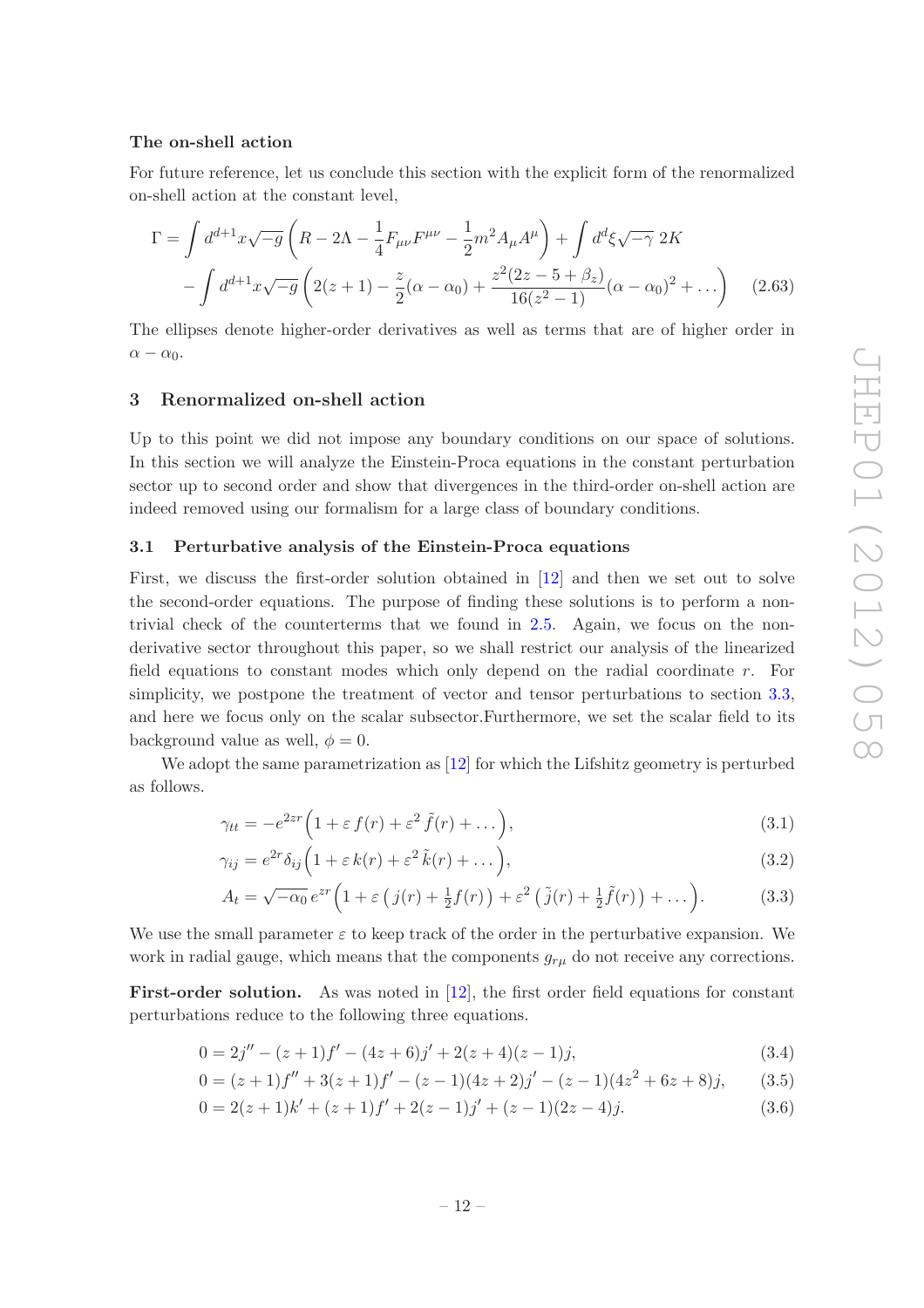The first two of these equations are second order, while the third one is first order. This means that there must be five integration constants:  $c_1, \ldots, c_5$ . The solution is given by

$$
j = -\frac{(z+1)c_1}{z-1}e^{-(z+2)r} - \frac{(z+1)c_2}{z-1}e^{-\frac{1}{2}(z+2+\beta_z)r} + \frac{(z+1)c_3}{z-1}e^{-\frac{1}{2}(z+2-\beta_z)r},
$$
(3.7)

$$
f = \frac{4c_1}{z+2}e^{-(z+2)r} + \frac{2(5z-2-\beta_z)c_2}{z+2+\beta_z}e^{-\frac{1}{2}(z+2+\beta_z)r} - \frac{2(5z-2+\beta_z)c_3}{z+2-\beta_z}e^{-\frac{1}{2}(z+2-\beta_z)r} + c_4,
$$

$$
k = \frac{2c_1}{z+2}e^{-(z+2)r} - \frac{2(3z-4-\beta_z)c_2}{z+2+\beta_z}e^{-\frac{1}{2}(z+2+\beta_z)r} + \frac{2(3z-4+\beta_z)c_3}{z+2-\beta_z}e^{-\frac{1}{2}(z+2-\beta_z)r} + c_5.
$$

This solution holds for the range of the dynamical exponent  $1 < z < 2$  and  $z > 2$ . The case of  $z = 2$  must be treated separately because of the appearance of logarithmic modes. To see that these logarithmic modes are needed to solve the field equations, notice that e.g. the  $c_1$  and  $c_2$  modes have the same radial behavior when  $z = 2$  (and similarly for the  $c_3$  and  $c_{4,5}$  modes). The case of  $z = 2$  shall be discussed later on, in section [3.5.](#page-17-1) It is also interesting to see that the vector modes decouple from the metric modes when  $z = 1$  (just rescale  $c_{1,2,3} \to (z-1)c_{1,2,3}$  and shift  $c_4$  and  $c_5$ ).

For  $1 < z < 2$ , all the modes decay as  $r \to \infty$ ; when  $z > 2$  the  $c_3$  mode diverges. Notice in particular that  $c_4$  and  $c_5$  correspond to linearized diffeomorphisms, generated by the vector field

$$
\xi = \frac{c_4}{2}t\,\partial_t + \frac{c_5}{2}x^i\,\partial_i.
$$
\n(3.8)

Since  $\alpha$  is a scalar, it cannot depend on  $c_4$  and  $c_5$  at linear order. In fact it is easy to see that, at this order

<span id="page-14-0"></span>
$$
\alpha - \alpha_0 = \varepsilon j(r) + O(\varepsilon^2). \tag{3.9}
$$

The  $c_1$  mode should be related to the mass of a black hole solution, as suggested by the asymptotically Lifshitz black holes considered for example in [\[14](#page-25-4), [23\]](#page-25-12). Additional evidence for this is provided by the ADM mass:

$$
M_{\text{ADM}} = \varepsilon \frac{4(z-2)}{z+2} c_1. \tag{3.10}
$$

Notice however that this computation is a bit suspicious because the ADM mass is computed by means of background subtraction, and additional counterterms could modify the answer.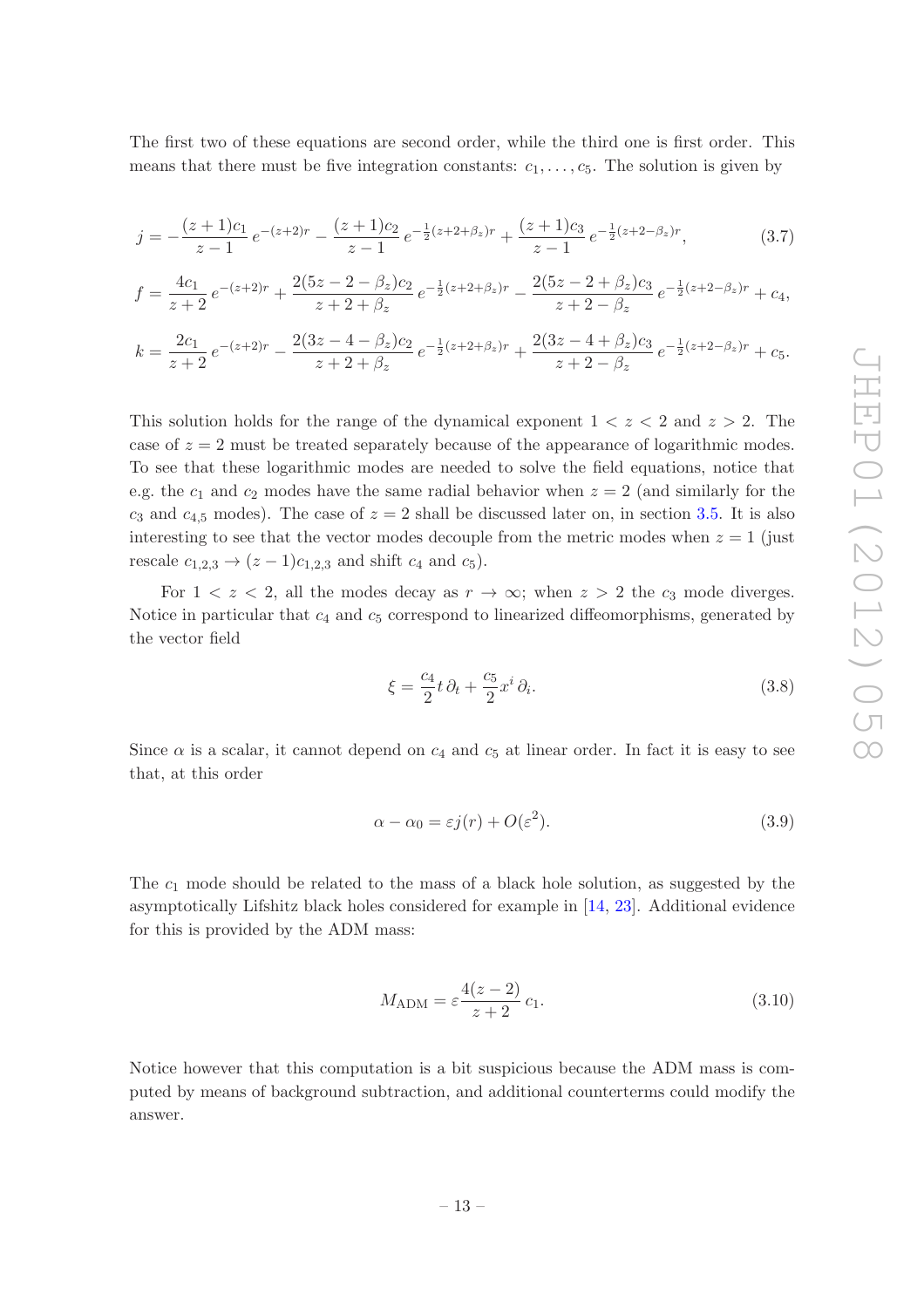Second-order solution. The second order field equations are given by

$$
0 = z(z+2) (f - 2j)^2 + \frac{3z-1}{z-1} f'^2 + 4j'f' + 4j'^2 + 4z jf' + 8z jj' + \frac{6z(z+1)}{z-1} f f'
$$
  

$$
- 4z f j' - \frac{4z(z+2)}{z-1} kk' + \frac{2z}{z-1} k'^2 - \frac{2z}{z-1} f'k' + \frac{4z}{z-1} kk'' + \frac{4z}{z-1} f f''
$$
  

$$
+ 8z(z+2) \tilde{j} - \frac{4z(z+2)}{z-1} \tilde{f}' + 8z \tilde{j}' - \frac{4z(z+2)}{z-1} \tilde{k}' - \frac{4z}{z-1} \tilde{f}'' - \frac{4z}{z-1} \tilde{k}'' \qquad (3.11)
$$

$$
0 = z(z+2) (f - 2j)^{2} + f'^{2} + 4j'f' + 4j'^{2} + 4z jf' + 8z jj'
$$
  

$$
- 2zff' - 4zfj' - \frac{24z}{z-1}kk' - \frac{2z}{z-1}k'^{2} - \frac{8z}{z-1}kk''
$$
  

$$
+ 8z(z+2)\tilde{j} + 4z \tilde{f}' + 8z \tilde{j}' + \frac{24z}{z-1} \tilde{k}' + \frac{8z}{z-1} \tilde{k}'', \qquad (3.12)
$$

$$
0 = z(z - 2) (f - 2j)^{2} + f'^{2} + 4j'f' + 4j'^{2} + 4z jf' + 8z jj'
$$
  
\n
$$
- \frac{2z(z + 3)}{z - 1} f f' - 4z f j' - \frac{8z(z + 1)}{z - 1} k k' + \frac{2z}{z - 1} k'^{2} + \frac{4z}{z - 1} f' k',
$$
  
\n
$$
+ 8z(z - 2) \tilde{j} + \frac{4z(z + 1)}{z - 1} \tilde{f}' + 8z \tilde{j}' + \frac{8z(z + 1)}{z - 1} \tilde{k}'. \qquad (3.13)
$$

Just like the first-order equations, these consist of one first-order differential equation and two second order ones, so again there are five integration constants. Another thing one can read off from these equations is that the only modes that can appear in the second-order functions  $\tilde{j}$ ,  $\tilde{f}$  and  $\tilde{k}$  are products of the modes we had already found at first order. The solution is thus given by

$$
\tilde{j}(r) = j_1 e^{-(z+2)r} + j_2 e^{-\frac{1}{2}(z+2+\beta)r} + j_3 e^{-\frac{1}{2}(z+2-\beta)r} + j_4 \n+ j_5 e^{-(z+2+\beta)r} + j_6 e^{-(z+2-\beta)r} + j_7 e^{-2(z+2)r} \n+ j_8 e^{-\frac{1}{2}(3(z+2)+\beta)r} + j_9 e^{-\frac{1}{2}(3(z+2)-\beta)r},
$$
\n(3.14)

$$
\tilde{f}(r) = f_1 e^{-(z+2)r} + f_2 e^{-\frac{1}{2}(z+2+\beta)r} + f_3 e^{-\frac{1}{2}(z+2-\beta)r} + f_4 \n+ f_5 e^{-(z+2+\beta)r} + f_6 e^{-(z+2-\beta)r} + f_7 e^{-2(z+2)r} \n+ f_8 e^{-\frac{1}{2}(3(z+2)+\beta)r} + f_9 e^{-\frac{1}{2}(3(z+2)-\beta)r},
$$
\n(3.15)

$$
\tilde{k}(r) = k_1 e^{-(z+2)r} + k_2 e^{-\frac{1}{2}(z+2+\beta)r} + k_3 e^{-\frac{1}{2}(z+2-\beta)r} + k_4 \n+ k_5 e^{-(z+2+\beta)r} + k_6 e^{-(z+2-\beta)r} + k_7 e^{-2(z+2)r} \n+ k_8 e^{-\frac{1}{2}(3(z+2)+\beta)r} + k_9 e^{-\frac{1}{2}(3(z+2)-\beta)r}.
$$
\n(3.16)

The coefficients  $j_i$ ,  $f_i$ , and  $k_i$  depend on the dynamical exponent z as well as the first and second-order integration constants  $c_j$  and  $\tilde{c}_j$ . Instead of listing the coefficients explicitly, we shall discuss which coefficients are fully determined by the field equations and which ones are related by integration constants. The coefficients of the modes that did not appear at first order are entirely determined by the field equations and thus only depend on the firstorder integration constants  $c_i$ <sup>[3](#page-15-0)</sup>. The coefficients  $(j_i, f_i, k_i)$  are related by  $\tilde{c}_i$ , with  $i = 1, 2, 3$ .

<span id="page-15-0"></span><sup>&</sup>lt;sup>3</sup>The coefficients we are talking about here are  $j_4$  and  $(j_i, f_i, k_i)$  with  $i = 5, \ldots, 9$ .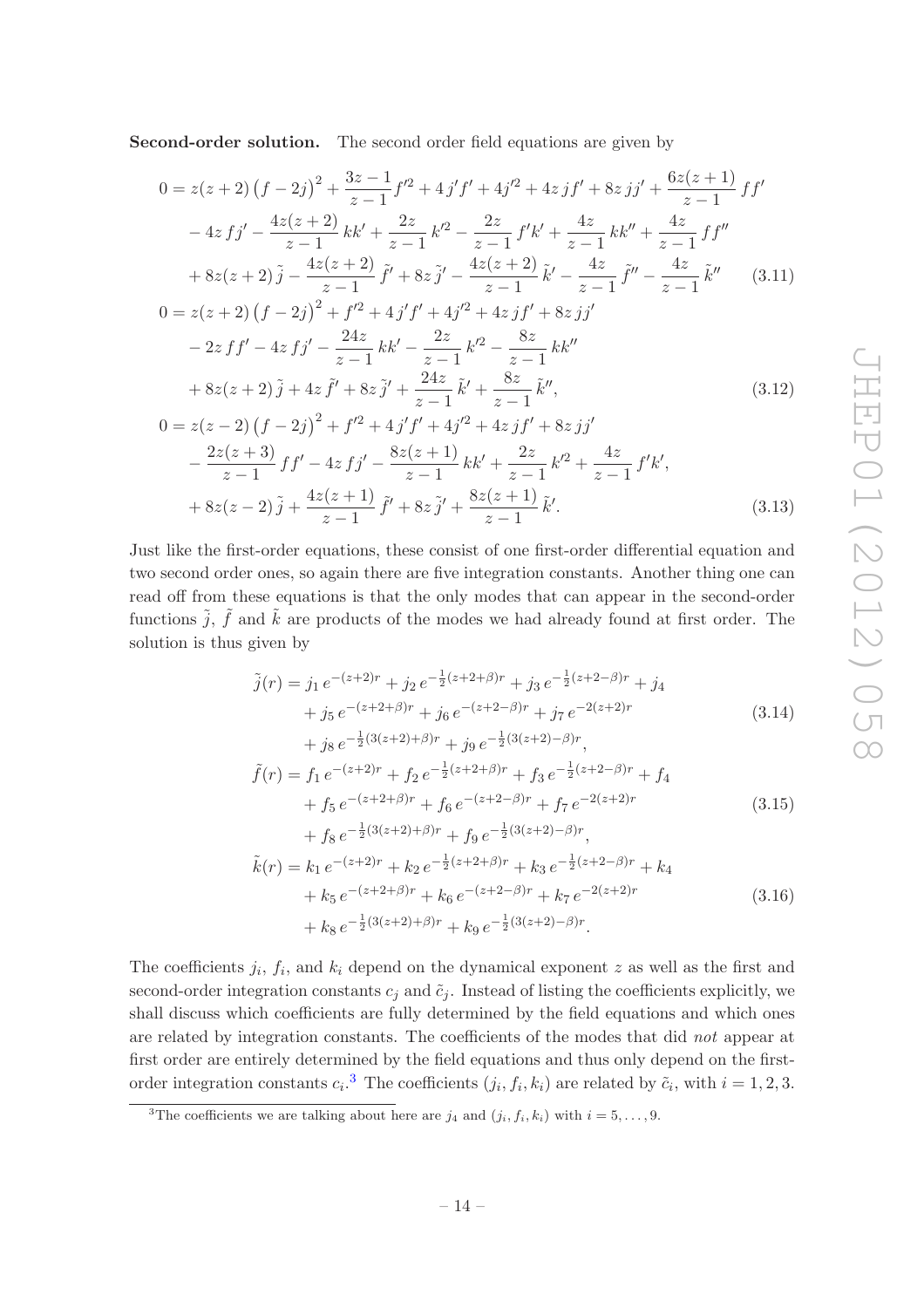The coefficients  $f_4$  and  $k_4$  do not enter the field equations at all, so let us call them  $f_4 = \tilde{c}_4$ and  $k_4 = \tilde{c}_5$  for consistency of notation.

## <span id="page-16-0"></span>3.2 On-shell action

These solutions allow us to compute the on-shell action as a function of the integration constants up to second order in the expansion parameter  $\varepsilon$ ,

$$
\Gamma = S_{(0)} + \varepsilon S_{(1)} + \varepsilon^2 S_{(2)} + \dots \tag{3.17}
$$

The leading-order term vanishes,  $S_{(0)} = 0$ , while the first-order term is given by

<span id="page-16-2"></span>
$$
S_{(1)} = \frac{2c_1(z-2)(z+1)}{z+2},\tag{3.18}
$$

which reproduces the result of [\[12](#page-25-2)]. At second order in  $\varepsilon$  we find

$$
S_{(2)} = -\frac{2c_1c_4(z-1)}{z+2} + \frac{2c_1c_5z(z+1)}{z+2} + \frac{2c_2c_3(z+1)((z-2)\beta - 8)}{(z-2)(z-1)} + \tilde{c}_1, \qquad (3.19)
$$

where  $\tilde{c}_1$  is a second-order correction to  $c_1$ , which cannot be determined by the asymptotic analysis and is therefore arbitrary. It is pleasing to see that the second order on-shell action is finite. Furthermore we recognize a familiar structure source/state, where  $c_3$  sources  $c_2$ while a linear combination of  $c_4$  and  $c_5$  sources  $c_1$ . Therefore we identify  $c_3$ ,  $c_4$  and  $c_5$ with the boundary conditions in the constant scalar perturbations sector. The remaining parameters  $c_1$  and  $c_2$  are then naturally identified with the state of the system, and are determined by the initial and final conditions [\[24](#page-25-13)].

Since the counterterms in [\[12](#page-25-2)] had been devised to cancel first-order divergences only, one does not expect them to properly renormalize the on-shell action at higher orders. At second order, one finds indeed that the on-shell action is infinite when one uses those counterterms.

Third-order on-shell action. The second order solutions should be sufficient to check finiteness of the on-shell action at third order (we expect only third-order corrections to  $c_1$  coming from the third order solutions). In fact an explicit computation shows that the third-order contribution  $S_{(3)}$  is finite with our counterterms. This provides an additional non-trivial check that our counterterms indeed remove the divergences.

## <span id="page-16-1"></span>3.3 Vector and tensor perturbations

For vector and tensor perturbations, the linearized analysis should be sufficient to compute the second-order on-shell action. Using again the notation in [\[12\]](#page-25-2), we have:

$$
\gamma_{ti} = -e^{2zr} v_{1i}(r) + e^{2r} v_{2i}(r), \qquad (3.20)
$$

$$
\gamma_{ij} = e^{2r} k_{ij}(r),\tag{3.21}
$$

$$
A_i = \sqrt{-\alpha_0} e^{zr} v_{1i}(r),\tag{3.22}
$$

where

$$
k_{ij}(r) = \begin{pmatrix} t_d(r) & t_o(r) \\ t_o(r) & -t_d(r) \end{pmatrix}.
$$
 (3.23)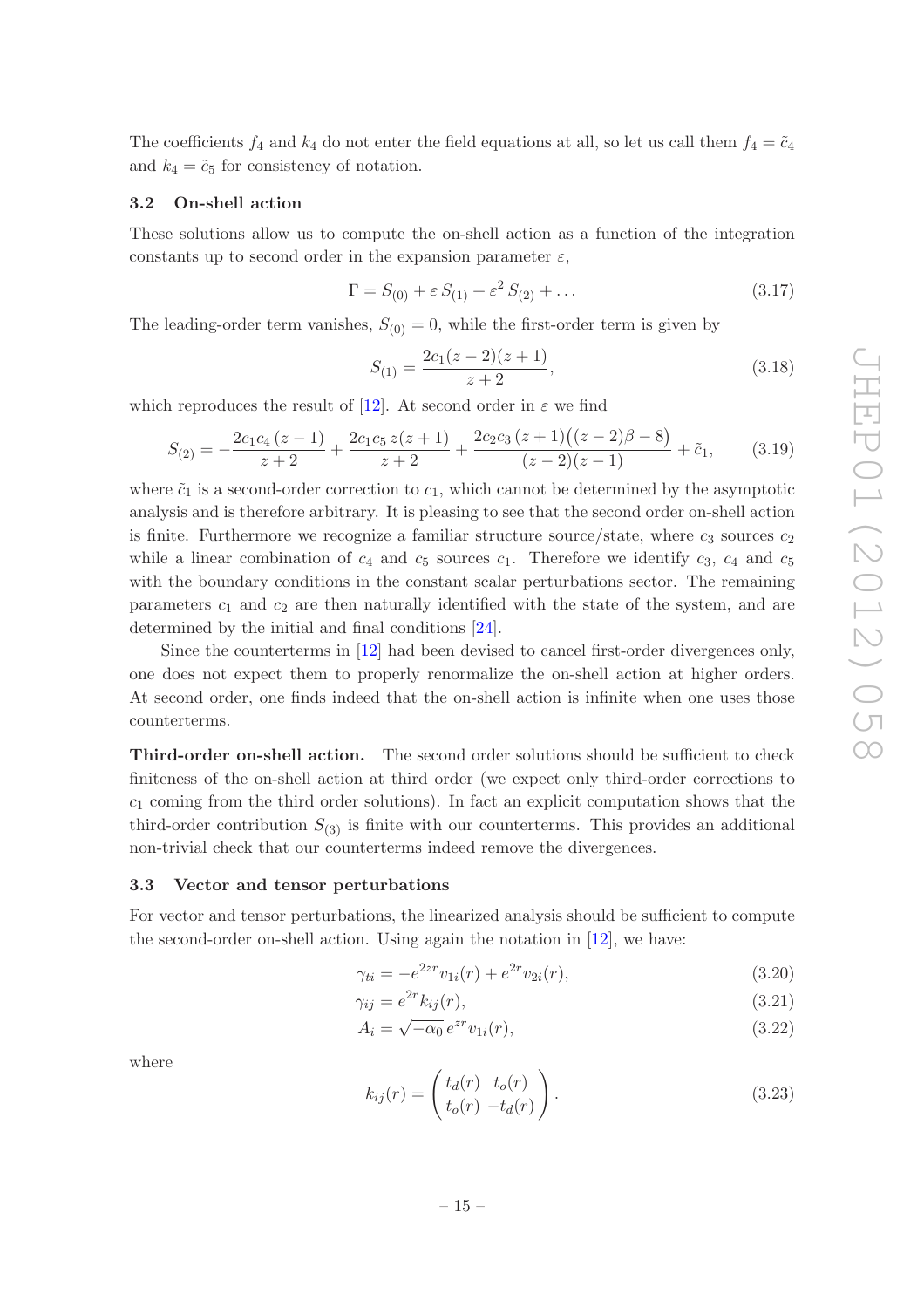Vector perturbations. The vector sector is parametrized by

$$
v_{1i}(r) = c_{1i} + c_{2i}e^{-(z+2)r} + c_{3i}e^{-3zr}, \qquad (3.24)
$$

$$
v_{2i}(r) = \frac{z^2 - 4}{z(z - 4)} c_{2i} e^{(z - 4)r} + \frac{3z}{z + 2} c_{3i} e^{-(z + 2)r} + c_{4i}.
$$
 (3.25)

The on-shell action [\(3.17\)](#page-16-2) converges only for  $z < 4$ , and its second-order (in  $\varepsilon$ ) term is given by[4](#page-17-2)

$$
S_{(2)} = \frac{4(z-1)(z+1)}{(z+2)}c_{1i}c_{3i} + \frac{2(z-1)(z^2-4z-8)}{z(z-4)}c_{2i}c_{4i}.
$$
 (3.26)

Once again we recognize the source/state structure  $c_{1i}/c_{3i}$  and  $c_{4i}/c_{2i}$ .

Tensor perturbations. Finally the tensor modes, given by:

$$
t_d(r) = t_{d1} + t_{d2}e^{-(z+2)r},
$$
\n(3.27)

$$
t_o(r) = t_{o1} + t_{o2}e^{-(z+2)r},
$$
\n(3.28)

lead to the second-order contribution to the on-shell action [\(3.17\)](#page-16-2)

$$
S_{(2)} = 2(z+1)(t_{o1}t_{o2} + t_{d1}t_{d2}).
$$
\n(3.29)

<span id="page-17-0"></span>The source/state structure is in this case  $t_{d1}/t_{d2}$  and  $t_{o1}/t_{o2}$ .

## 3.4 Boundary conditions

At this point we can draw some conclusions: the modes  $c_4$ ,  $c_5$ ,  $c_{1i}$ ,  $c_{4i}$ ,  $t_{d1}$  and  $t_{o1}$  should be interpreted as the sources in the metric sector, because they change the boundary values of  $\gamma_{ij}$ . The expectation values of the dual operators are given by  $c_1$ ,  $c_{3i}$ ,  $c_{2i}$ ,  $t_{d2}$  and  $t_{o2}$ . The mode  $c_3$  is a source for the massive vector field and is fixed by the leading term in  $\alpha - \alpha_0$ . The corresponding expectation value is given by  $c_2$ .

We note that the mode  $c_{2i}$  is problematic when  $z > 4$ , since it leads to a divergent on-shell action.

### <span id="page-17-1"></span>3.5 The special case of  $z = 2$

Let us repeat the analysis of the constant (scalar) perturbations for  $z = 2$ . The first-order solution was computed in [\[12\]](#page-25-2); it is given by

$$
j(r) = -(c_1 + c_2 r) e^{-4r} + c_3,
$$
  
\n
$$
f(r) = \frac{1}{12} (4c_1 - 5c_2 + 4c_2 r) e^{-4r} + (4c_3 r + c_4),
$$
  
\n
$$
k(r) = \frac{1}{24} (4c_1 + 5c_2 + 4c_2 r) e^{-4r} + (-2c_3 r + c_5).
$$
\n(3.30)

<span id="page-17-2"></span><sup>&</sup>lt;sup>4</sup>For simplicity, we take the perturbation to lie along the  $x$ −axis.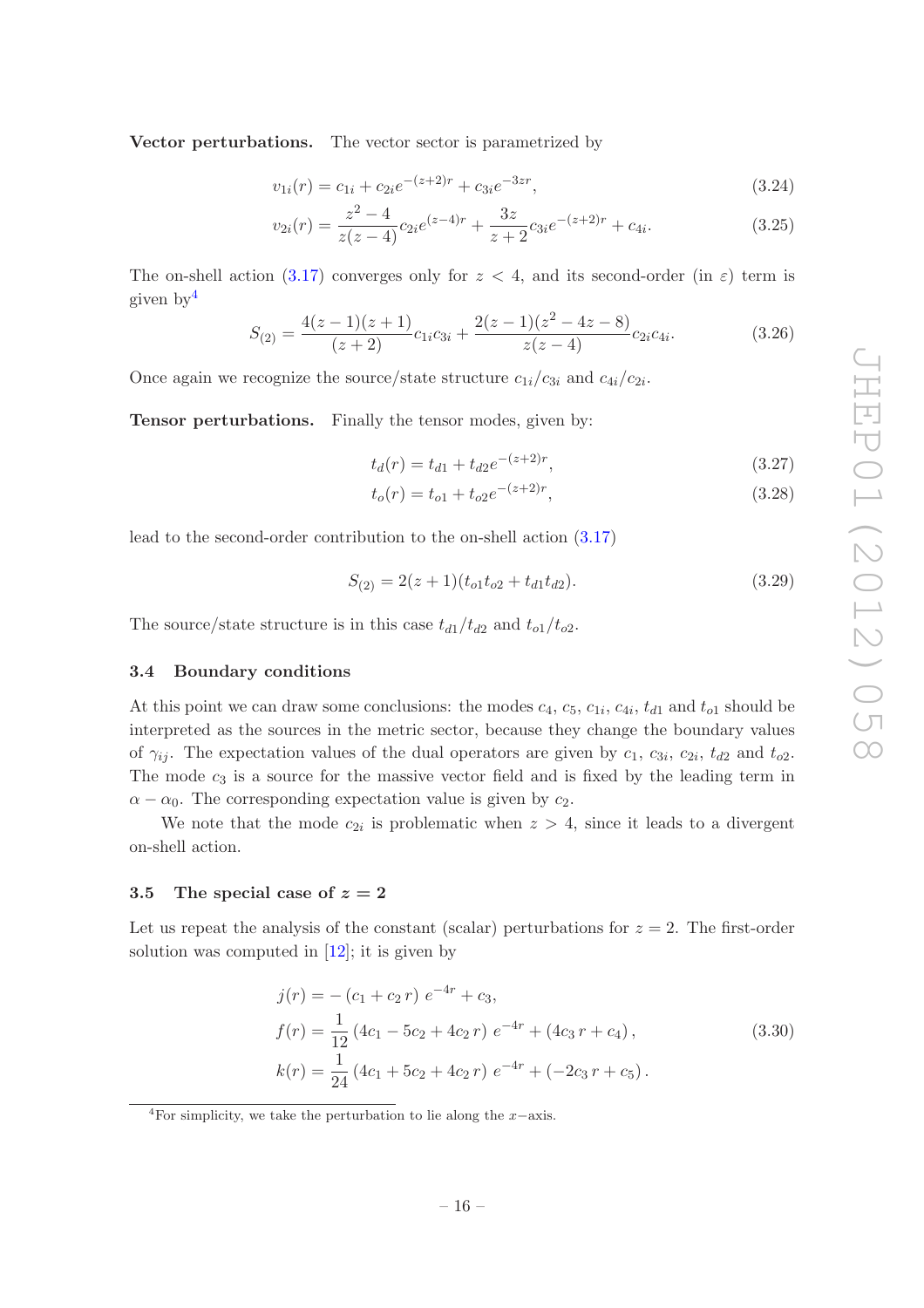In this case, the modes  $c_1$  and  $c_2$  are normalizable, while  $c_3$ ,  $c_4$ , and  $c_5$  are non-normalizable. The possible modes in the second-order solution can again be obtained by squaring the first-order modes. The second-order solution is thus given by

$$
\tilde{j}(r) = (j_1 + j_2r + j_3r^2) e^{-4r} + j_4 + j_5r + j_6r^2 + (j_7 + j_8r + j_9r^2) e^{-8r},
$$
  
\n
$$
\tilde{f}(r) = (f_1 + f_2r + f_3r^2) e^{-4r} + f_4 + f_5r + f_6r^2 + (f_7 + f_8r + f_9r^2) e^{-8r},
$$
\n(3.31)  
\n
$$
\tilde{k}(r) = (k_1 + k_2r + k_3r^2) e^{-4r} + k_4 + k_5r + k_6r^2 + (k_7 + k_8r + k_9r^2) e^{-8r}.
$$

Again, the coefficients  $j_i$ ,  $f_i$ ,  $k_i$  depend on the first-order and second-order integration constants  $c_j$  and  $\tilde{c}_j$  respectively. We shall not list these coefficients explicitly, but let us mention where the second-order integration constants appear. The coefficients of the modes that were not present in the first-order solution are all fully determined by the field equations.<sup>[5](#page-18-1)</sup> The coefficients  $(j_1, f_1, k_1)$  are related by the integration constant  $\tilde{c}_1$ , while  $(j_2, f_2, k_2)$  are related by  $\tilde{c}_2$ , and  $(j_4, f_5, k_5)$  are related by  $\tilde{c}_3$ . The coefficients  $f_4$  and  $k_4$ do not enter the field equations at all, so just like the  $z \neq 2$  case, we call them  $f_4 = \tilde{c}_4$  and  $k_4 = \tilde{c}_5$  for consistency of notation.

The on-shell action [\(3.17\)](#page-16-2) for  $z = 2$  at first order in  $\varepsilon$  is given by

$$
S_{(1)} = \frac{2c_2}{3},\tag{3.32}
$$

which reproduces the result in [\[12](#page-25-2)]. At second order, we find

$$
S_{(2)} = 3c_1c_3 + \frac{25}{12}c_2c_3 - \frac{1}{6}c_1c_4 - \frac{25}{24}c_2c_4 + c_1c_5 + \frac{19}{12}c_2c_5 + \tilde{c}_2,
$$
(3.33)

where  $\tilde{c}_2$  is a correction to the vev  $c_2$ . We also checked whether the on-shell action is finite at third order and we find that it is.

**Boundary conditions** The boundary conditions are essentially the same as in the  $z \neq 2$ case. The modes  $c_3, c_4, c_5$  should be seen as the sources, while the vevs are represented by  $c_1$  and  $c_2$ . Again,  $c_3$  can be interpreted as the source for the vector's mass term via  $(3.9)$ . Notice that the  $c_2$  mode takes on a similar role as  $c_1$  for  $z \neq 2$ , for instance the ADM mass is  $M_{\rm ADM}=4c_2/3$  when  $z=2$ .

### <span id="page-18-0"></span>4 Conclusions

We have found a new and systematic method for simultaneously determining the boundary conditions on the one hand, and finding the counterterm action for asymptotically Lifshitz spacetimes on the other hand. This method allowed us to find contributions to the 'Lifshitz scaling anomaly'. We performed a non-trivial consistency check for the counterterms obtained via this method. We saw that our counterterms properly renormalize the onshell action even for higher-order perturbations. The counterterm action we find is a local functional of the fields by construction. Moreover, we find that the counterterms are inde-pendent of the radial cut-off, unlike some previous approaches, e.g. [\[25\]](#page-25-14) for  $z = 2$ . Although

<span id="page-18-1"></span><sup>&</sup>lt;sup>5</sup>To clarify, these coefficients are  $j_5$  and  $(j_i, f_i, k_i)$  with  $i = 3, 6, 7, 8, 9$ .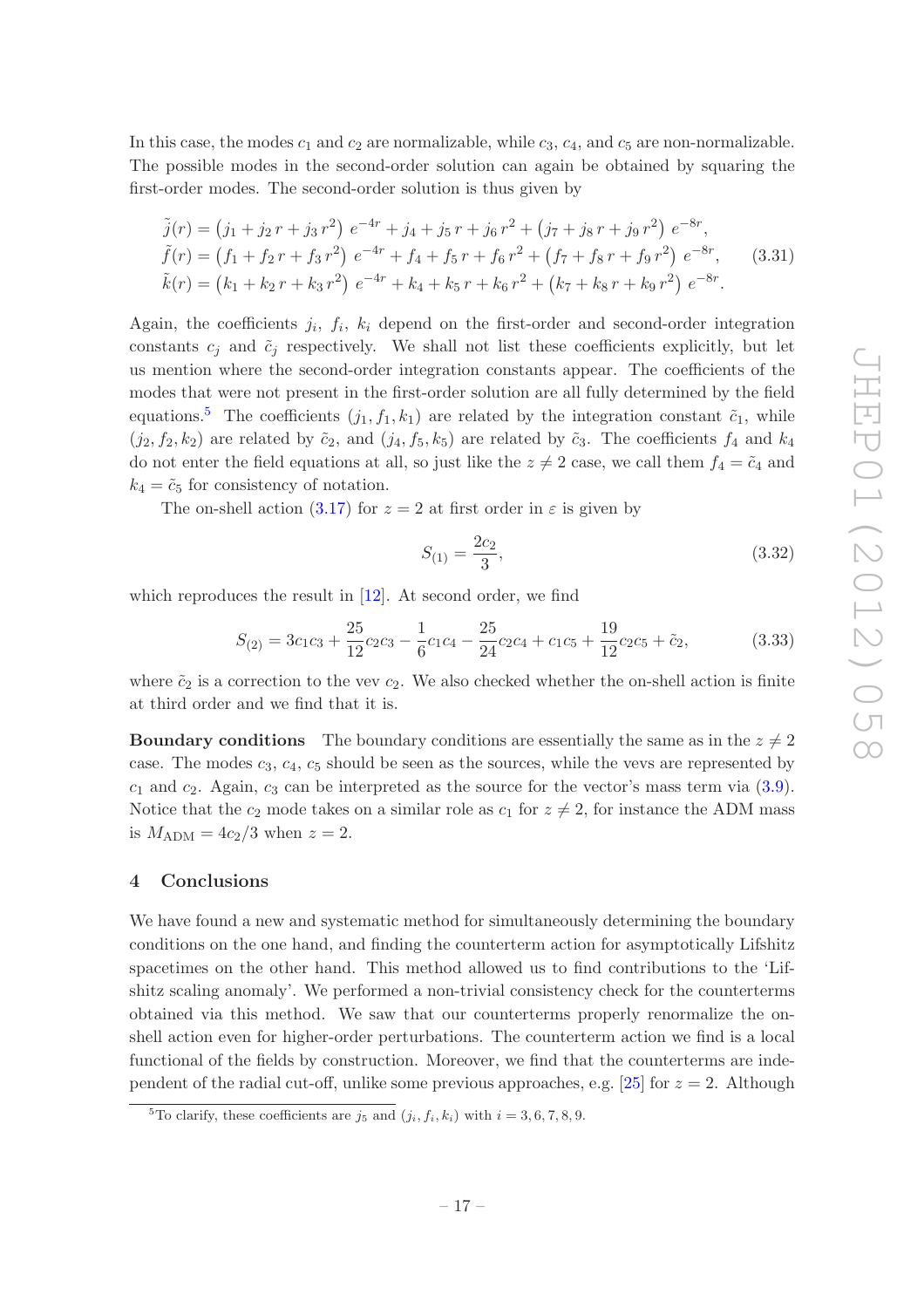in that paper the counterterms are local functionals of the boundary fields, the coefficients that appear depend explicitly on the radial cut-off, whereas in our case this cut-off dependence is only implicit through the dependence of the fields on the radius. The counterterms found in [\[12\]](#page-25-2) only managed to make the on-shell action finite up to linear order. In our case, the on-shell action remains finite when we turn on non-normalizable modes.

It should perhaps be emphasized that the idea that one should be able to remove all divergences using only local counterterms is a conjecture and we have only shown that it works in particular examples. A full and general proof that this works for all reasonable bulk Lagrangians and to all orders is lacking.

Although we focused on constant perturbations, the Hamilton-Jacobi analysis can be used to find higher-derivative counterterms as well. See appendix [B](#page-22-0) for an example of such a calculation. Though our method determines the asymptotic behavior of the fields, there are still some puzzles that remain. For example, in the computations in section [3,](#page-13-0) five free parameters appeared, whereas for a non-degenerate set of equations of motion one would expect to find an even number that can be split in "coordinates plus momenta" or equivalently in sources and expectation values, as was emphasized in [\[26\]](#page-25-15). One would expect that a canonical analysis in this sector would reveal that one of the five parameters can be removed by a suitable gauge transformation which seems related to a bulk diffeomorphism (which turns out to be a Lifshitz rescaling at the linear level). However, a preliminary analysis suggests that the corresponding constraints will end up being non-linear once higher order corrections are included, and the precise nature of these non-linear boundary conditions remains to be determined. It is also unclear whether this constraint would somehow follow from the analysis of the Hamilton-Jacobi equations or require separate input.

There are various qualitative differences for different values of the dynamical exponent z. As mentioned in section [3,](#page-13-0) for  $z > 4$ , divergences seem to appear which cannot be canceled using local counterterms. If we blindly follow the strategy we have been employing, we would be forced to impose more stringent boundary conditions for  $z > 4$  which remove these divergences and it would be interesting to explore this in more detail. Furthermore, the source for the massive vector field is irrelevant when  $z > 2$ , and therefore we expect that non-local counterterms are needed at sufficiently high order in the sources to make the on-shell action finite, as pointed out in [\[16\]](#page-25-6).

Another thing which would be interesting to compute is the holographic Weyl anomaly in a curved background for the Lifshitz case, which from a preliminary analysis seems to involve terms like  $R_{ab}A^a A^b$  for  $z = 2$  and  $d = 3$ . Though in principle straightforward, the relevant computations turn out to be extremely tedious and we leave this for future work.

One may wonder whether the fact that all divergences can be canceled by local counterterms is a special feature of field theories with a Lifshitz dual or hold for a more general class of non-relativistic scale-invariant theories, and it would be interesting to explore this question directly in field theory.

There are many further directions to explore, such as applications to black hole solutions, applications to correlation functions, the extension of our work to Schrödinger spacetimes, etc, and we hope to turn back to some of these in due course.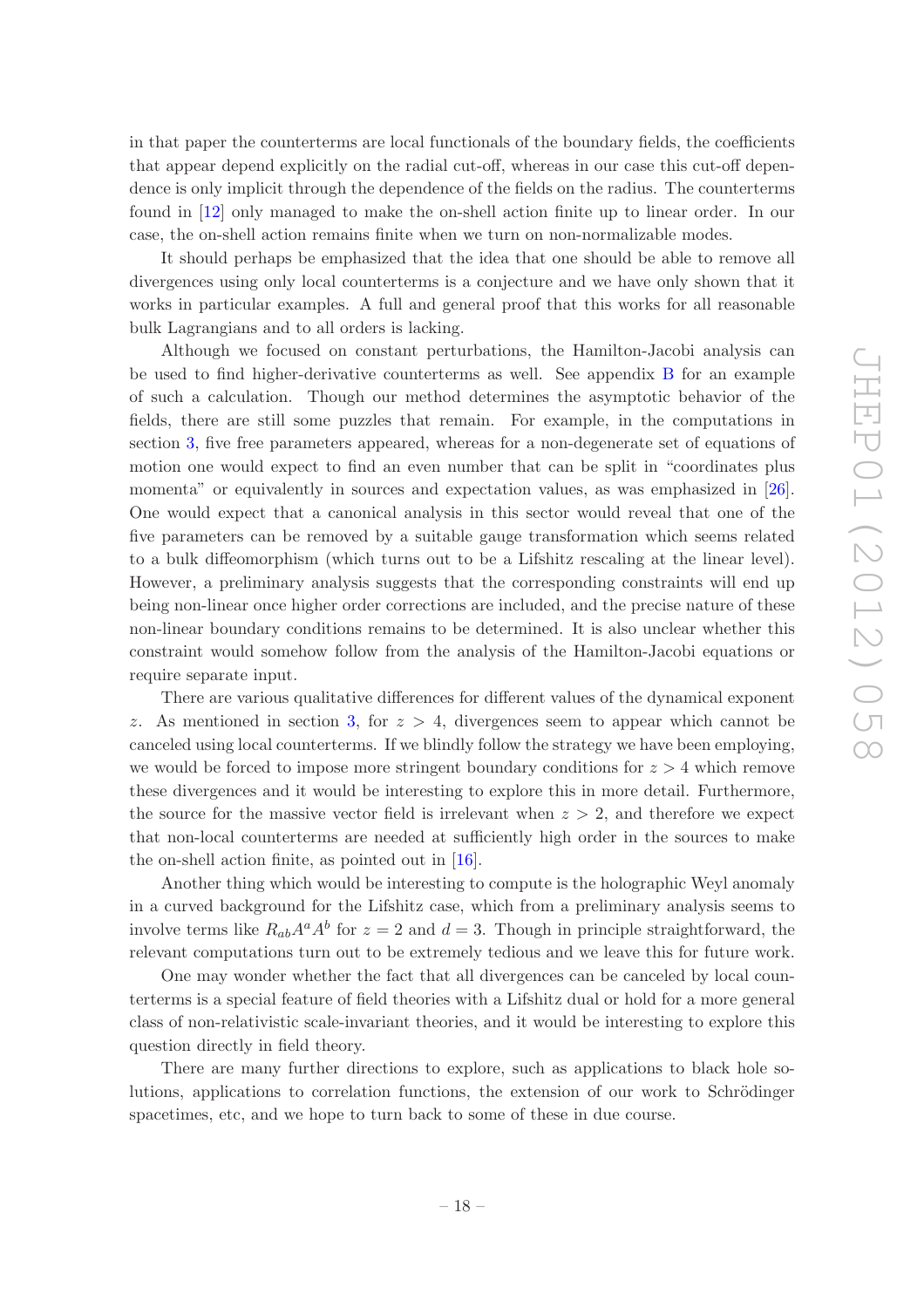## Acknowledgments

We would like to thank Geoffrey Compère, Balt van Rees, for useful discussions and Dimitrios Korres for collaboration at a very early stage of this project. This work is part of the research programme of the Foundation for Fundamental Research on Matter (FOM), which is part of the Netherlands Organisation for Scientific Research (NWO).

## <span id="page-20-0"></span>A The Einstein-Proca Hamiltonian

In this section we shall compute the Hamiltonian associated to the Einstein-Proca action, which is given in section [2.1.](#page-4-0) We denote by  $\Sigma_r$  the surface of constant radial coordinate r. We assume for simplicity that  $\partial \Sigma_r = \emptyset$ , so that we need not worry about possible boundary terms later on. The foliation can be written in the form of a parametric relation  $X^{\mu} = X^{\mu}(r, x^a)$ . It is useful to define the projector

$$
p_a^{\mu} = \frac{\partial X^{\mu}}{\partial x^a},\tag{A.1}
$$

which projects onto the directions tangent to the hypersurface. Thus, the projector is orthogonal to the unit normal,  $n_{\mu} p_a^{\mu} = 0$ . The cotangent basis is spanned by

$$
dX^{\mu} = r^{\mu} dr + p_a^{\mu} dx^a. \tag{A.2}
$$

The vector  $r^{\mu}$  points along the radial flow, which does not necessarily mean it should be proportional to the unit normal. The flow vector is generically given by

$$
r^{\mu} = N n^{\mu} + N^a p_a^{\mu}, \tag{A.3}
$$

where the normal and tangent pieces are given by the lapse  $N$  and shift  $N^a$  respectively. The metric  $g_{\mu\nu}$  can be rewritten in terms of the fields  $(N, N^a, \gamma_{ab})$  as follows.

$$
ds^{2} = N^{2} dr^{2} + \gamma_{ab} (N^{a} dr + dx^{a}) (N^{b} dr + dx^{b}), \qquad (A.4)
$$

where  $\gamma_{ab} = p_a^{\mu} p_b^{\nu} g_{\mu\nu}$  is the induced metric or first fundamental form. In order to rewrite the gravitational Lagrangian in terms of quantities that are either intrinsic or extrinsic to  $\Sigma_r$ , we use a projected form of the Gauss-Codazzi equations, namely

<span id="page-20-2"></span>
$$
R^{(d+1)} = R + K^2 - K_{ab} K^{ab} + 2 \nabla_{\mu} (n^{\nu} \nabla_{\nu} n^{\mu} - n^{\mu} \nabla_{\nu} n^{\nu}). \tag{A.5}
$$

The extrinsic curvature, or second fundamental form, is given by  $K_{ab} = \frac{1}{2} \mathcal{L}_n \gamma_{ab}$  $p_a^{\mu} p_b^{\nu} \nabla_{\mu} n_{\nu}$ .<sup>[6](#page-20-1)</sup> Similarly, the Maxwell term and the mass term can be split up into normal and tangential pieces using the completeness relation  $g^{\mu\nu} = n^{\mu}n^{\nu} + p^{\mu}_{a}p^{\nu}_{b}\gamma_{ab}$ . Let us use the short-hand notation  $V = n^{\mu} A_{\mu}$  and  $\mathcal{K}_a = \mathcal{L}_n A_a - \partial_a V$ , such that

$$
F_{\mu\nu}F^{\mu\nu} = F_{ab}F^{ab} + 2\mathcal{K}_a\mathcal{K}^a,\tag{A.6}
$$

$$
A_{\mu}A^{\mu} = A_a A^a + \mathcal{V}^2. \tag{A.7}
$$

<span id="page-20-1"></span><sup>&</sup>lt;sup>6</sup>By the Lie derivative of a tangential object with respect to some  $(d + 1)$ -dimensional vector  $\xi^{\mu}$ , e.g.  $\mathscr{L}_{\xi}T_{a_1\cdots a_n}$ , we really mean  $p_{a_1}^{\mu_1}\cdots p_{a_n}^{\mu_n}\mathscr{L}_{\xi}T_{\mu_1\cdots\mu_n}$ .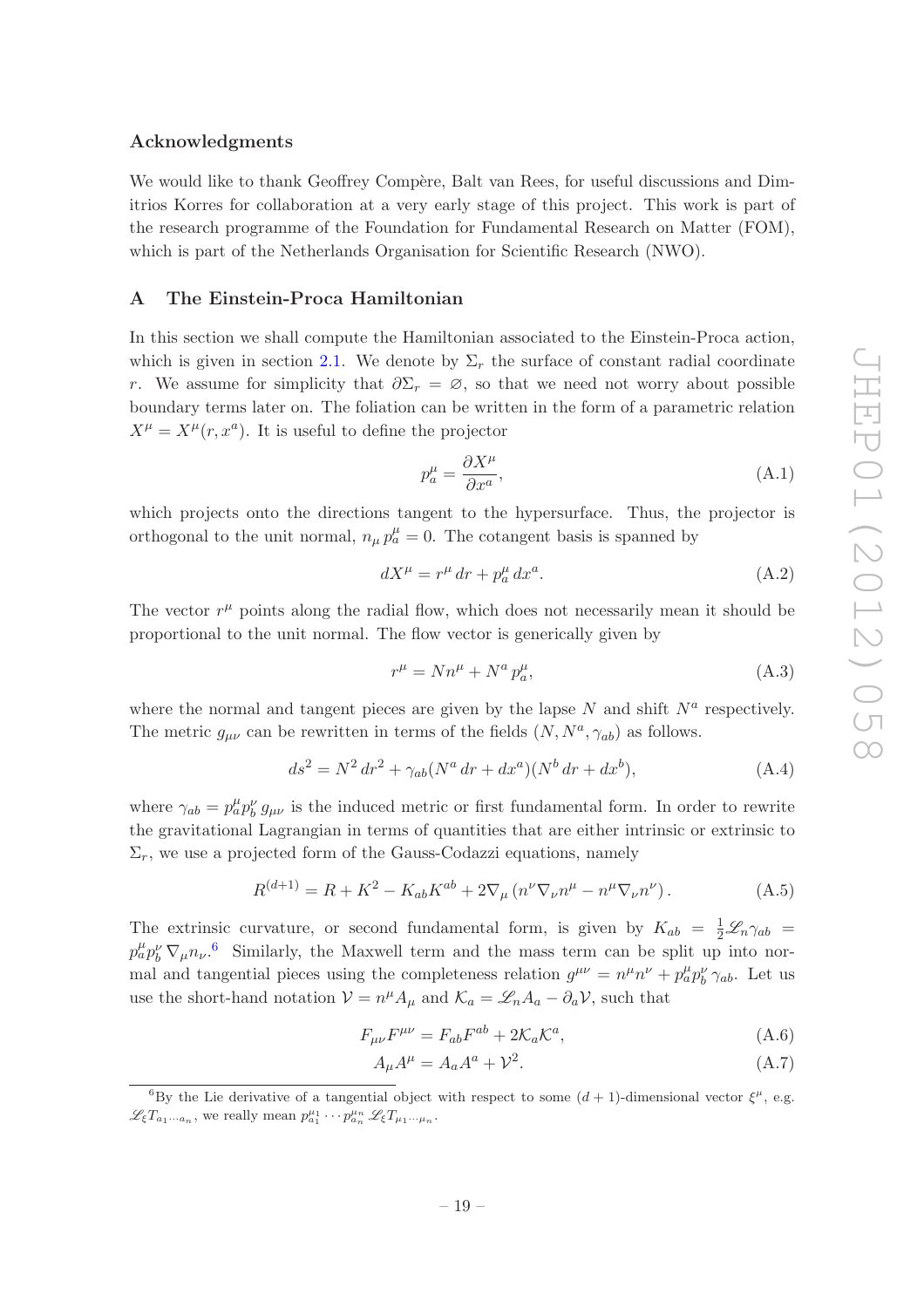The actions from before thus become<sup>[7](#page-21-0)</sup>

$$
S_{\text{grav}} = \frac{1}{2\kappa^2} \int dr \int_{\Sigma_r} d^d x \sqrt{-\gamma} N \left( R - 2\Lambda + K^2 - K_{ab} K^{ab} \right), \tag{A.8}
$$

$$
S_A = \int dr \int_{\Sigma_r} d^d x \sqrt{-\gamma} N \left( -\frac{1}{4} F_{ab} F^{ab} - \frac{1}{2} m^2 A_a A^a - \frac{1}{2} K_a K^a - \frac{1}{2} m^2 \mathcal{V}^2 \right). \tag{A.9}
$$

Let us define the Lagrangians such that  $S_{\text{grav}} = \int dr L_{\text{grav}}$  and  $S_A = \int dr L_A$ , via which we may obtain the Hamiltonians by means of a Legendre transformation. Before we do so, however, we must define our generalized velocities first.

$$
\dot{\gamma}_{ab} = \mathcal{L}_r \gamma_{ab} = 2N K_{ab} + 2D_{(a} N_{b)},\tag{A.10}
$$

$$
\dot{A}_a = \mathcal{L}_r A_a = N \mathcal{K}_a + N^b F_{ba} + \partial_a (N \mathcal{V} + N^b A_b). \tag{A.11}
$$

Finally, the canonical momenta  $are^8$  $are^8$ 

$$
\pi^{ab} = \frac{1}{\sqrt{-\gamma}} \frac{\delta L_{\text{grav}}}{\delta \dot{\gamma}_{ab}} = -\frac{1}{2\kappa^2} (K^{ab} - K \gamma^{ab}), \tag{A.12}
$$

<span id="page-21-3"></span><span id="page-21-2"></span>
$$
E^{a} = \frac{1}{\sqrt{-\gamma}} \frac{\delta L_{A}}{\delta \dot{A}_{a}} = -\mathcal{K}^{a}.
$$
\n(A.13)

Now, we are ready to perform the Legendre transformation

$$
H_{\text{grav}} = \int_{\Sigma_r} d^d x \sqrt{-\gamma} \pi^{ab} \dot{\gamma}_{ab} - L_{\text{grav}}
$$
\n
$$
= \int_{\Sigma_r} d^d x \sqrt{-\gamma} \left\{ N \left[ -2\kappa^2 \left( \pi_{ab} \pi^{ab} - \frac{1}{d-1} \pi^2 \right) - \frac{1}{2\kappa^2} \left( R - 2\Lambda \right) \right] + N^a \left( -2D^b \pi_{ab} \right) \right\}
$$
\n(A.14)

and similarly for the vector field

$$
H_{A} = \int_{\Sigma_{r}} d^{d}x \sqrt{-\gamma} E^{a} \dot{A}_{a} - L_{A}
$$
\n
$$
= \int_{\Sigma_{r}} d^{d}x \sqrt{-\gamma} \left\{ N \left[ -\frac{1}{2} E_{a} E^{a} + \frac{1}{4} F_{ab} F^{ab} + \frac{1}{2} m^{2} A_{a} A^{a} + \frac{m^{2}}{2} \mathcal{V}^{2} - \mathcal{V} D_{a} E^{a} \right] + N^{a} (F_{ab} E^{b} - A_{a} D_{b} E^{b}) \right\}
$$
\n(A.17)

We can also combine the above two Hamiltonians as

$$
H = H_{\text{grav}} + H_A = \int_{\Sigma_r} d^d x \sqrt{-\gamma} \left( N \mathcal{H} + N^a \mathcal{H}_a \right), \tag{A.18}
$$

where we introduced the Hamiltonian constraint  $\mathcal{H}$  and the momentum constraint  $\mathcal{H}_a$ . After integrating out the non-dynamical field  $V$ , the Hamiltonian constraint function is

$$
\mathcal{H} = -2\kappa^2 \left( \pi_{ab}\pi^{ab} - \frac{1}{d-1}\pi^2 \right) - \frac{1}{2}E_a E^a - \frac{1}{2m^2} (D_a E^a)^2 - \mathcal{L}.
$$
 (A.19)

<span id="page-21-0"></span><sup>&</sup>lt;sup>7</sup>We take  $\Sigma_r$  to be the boundary of our  $(d+1)$ -dimensional space such that the total-divergence term in [\(A.5\)](#page-20-2) precisely cancels against the Gibbons-Hawking term in the gravitational action.

<span id="page-21-1"></span><sup>&</sup>lt;sup>8</sup>Note that, strictly speaking, the canonical momenta are  $\sqrt{-\gamma} \pi^{ab}$  and  $\sqrt{-\gamma} E^a$ . This will be taken into account in the Legendre transformations to be performed in [\(A.14\)](#page-21-2) and [\(A.16\)](#page-21-3).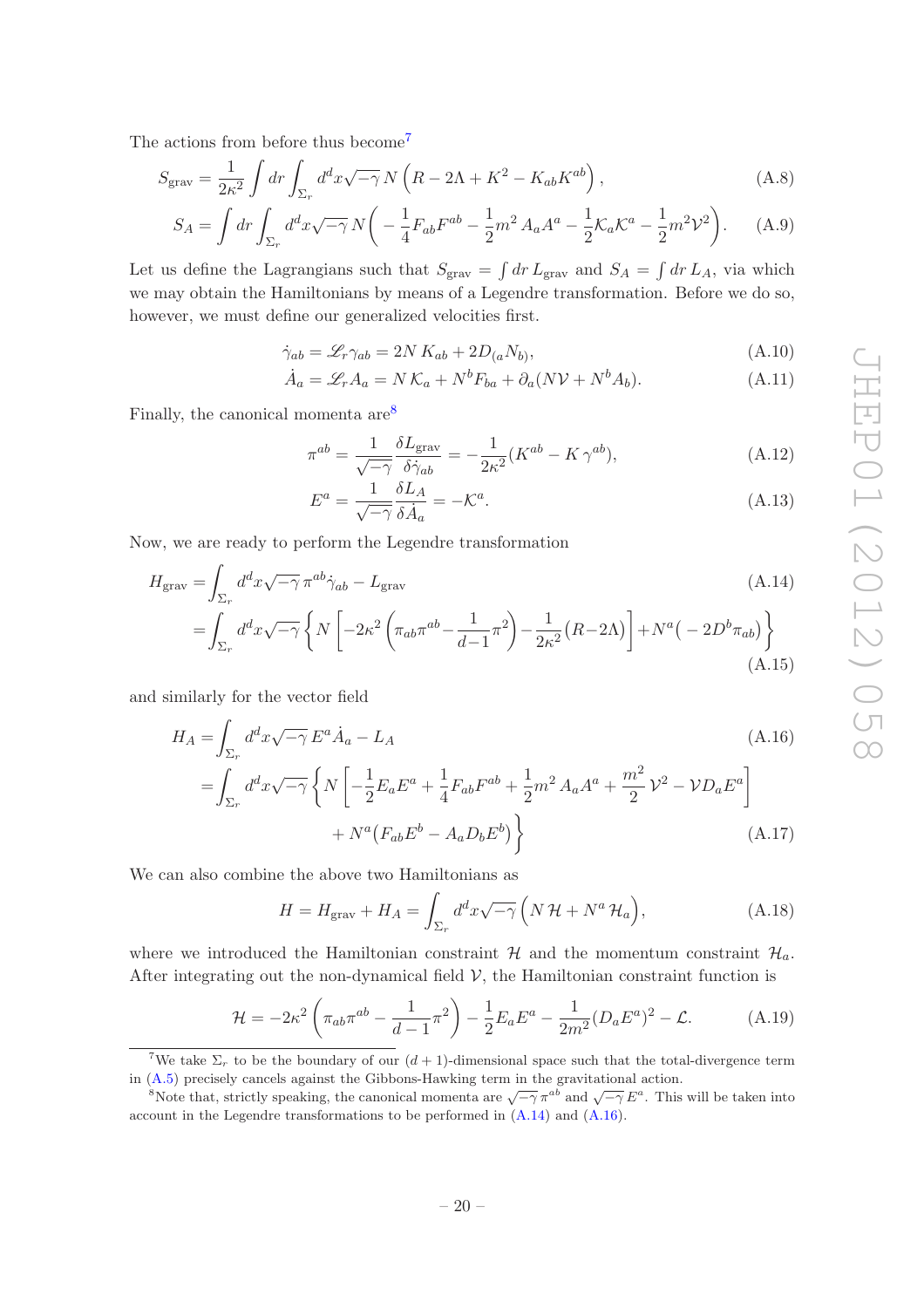Here,  $\mathcal L$  is the Lagrangian density restricted to the hypersurface  $\Sigma_r$ ,

$$
\mathcal{L} = \frac{1}{2\kappa^2} (R - 2\Lambda) - \frac{1}{4} F_{ab} F^{ab} - \frac{1}{2} m^2 A_a A^a.
$$
 (A.20)

The momentum constraint function is given by

$$
\mathcal{H}_a = -2D^b \pi_{ab} + F_{ab} E^b - A_a D_b E^b. \tag{A.21}
$$

## <span id="page-22-0"></span>B Higher-derivative counterterms

In this section, we briefly mention how one could systematically solve the local part of the Hamiltonian constraint at the level of higher derivatives (thus finding the local higherderivative counterterms). We shall put the scalar field  $\phi = 0$ , as it will not be more illuminating in this specific discussion.

Local on-shell action Ansatz. In the following we are interested in deformations that involve only the metric  $\gamma_{ab}$  and the massive vector  $A_a$ .

$$
\mathcal{L}_{loc} = U(\alpha) + C(\alpha)D_a A^a + \mathcal{D}(\alpha)A^a A^b D_a A_b + \Phi(\alpha)R + \dots
$$
 (B.1)

Of course, there are other two-derivative terms as well as higher-derivative terms in the Ansatz, but for our purpose of illustrating our method these terms will suffice. We assume that  $\partial \Sigma_r = \emptyset$ , so that we need to specify the possible counterterms only up to total derivatives. We perform a derivative expansion,

$$
\mathcal{L}_{\text{loc}}^{(0)} = U(\alpha),\tag{B.2}
$$

$$
\mathcal{L}^{(1)}_{loc} = \mathcal{C}(\alpha) D_a A^a + \mathcal{D}(\alpha) A^a A^b D_a A_b, \tag{B.3}
$$

$$
\mathcal{L}_{\text{loc}}^{(2)} = \Phi(\alpha)R + \dots \tag{B.4}
$$

and

$$
\mathcal{L}^{(0)} = -2\Lambda - \frac{m^2}{2}\alpha,\tag{B.5}
$$

$$
\mathcal{L}^{(2)} = R - \frac{1}{4} F_{ab} F^{ab}.
$$
 (B.6)

The non-derivative level (level zero) has already been covered in section [2,](#page-3-0) so let us go directly to the level of one spacetime derivative.

One derivative. At level one we have only two possible structures, The canonical momenta are given by

$$
\pi^{(1)ab} = \frac{1}{\sqrt{-\gamma}} \frac{S_{\text{loc}}^{(1)}}{\gamma_{ab}} = \left(\frac{1}{2}\mathcal{D} - \mathcal{C}'\right) \left(A^a A^b (D \cdot A) - 2A^c A^{(a} D^{b)} A_c + \gamma^{ab} (A^c A^d D_c A_d)\right),\tag{B.7}
$$

and

$$
E^{(1)a} = (2\mathcal{C}' - \mathcal{D}) \left( A^a (D \cdot A) - A_b D^a A^b \right). \tag{B.8}
$$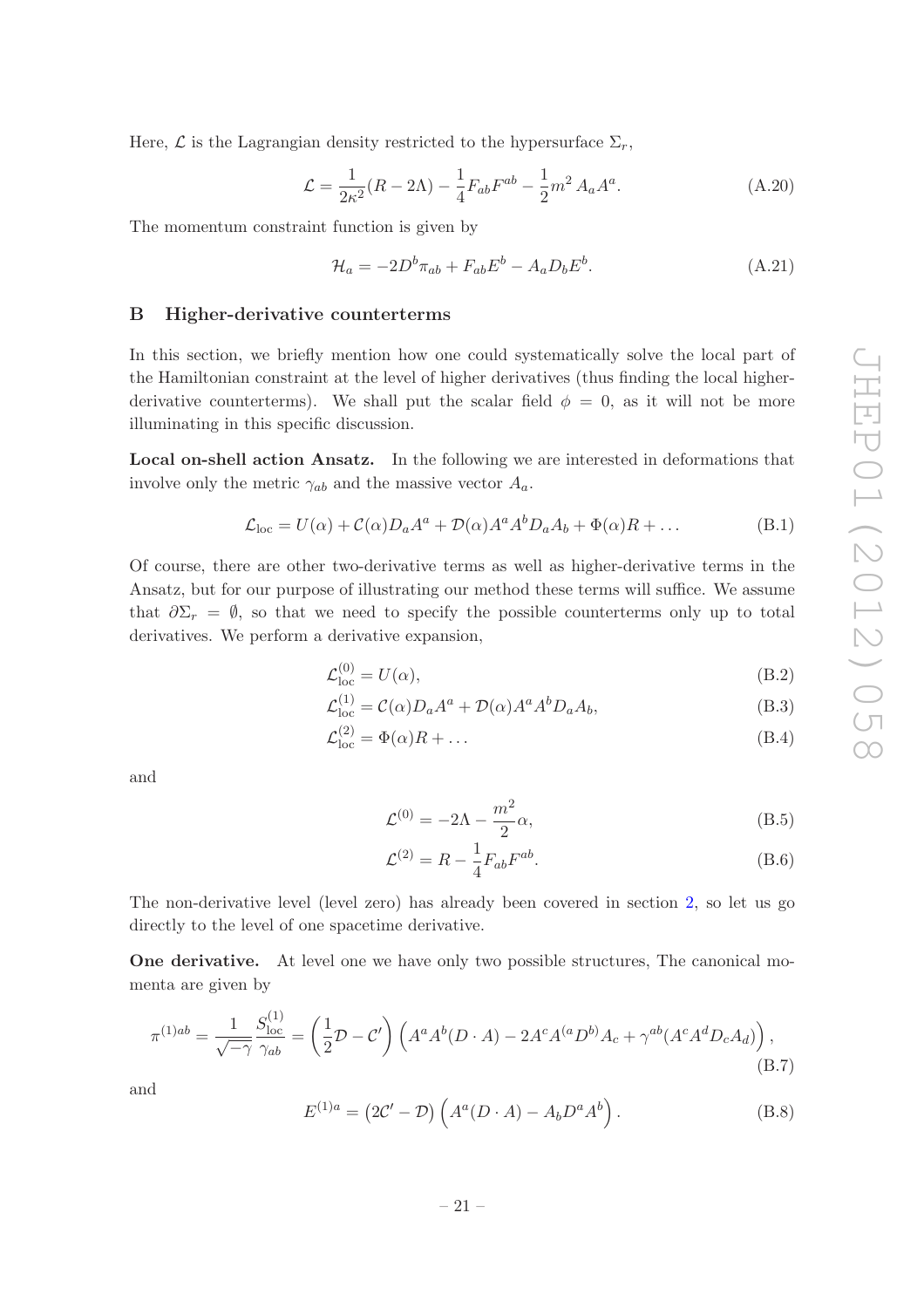The Hamilton constraint can be solved if

$$
\mathcal{D} = 2\mathcal{C}'.\tag{B.9}
$$

The resulting term in  $\mathcal{L}_{loc}^{(1)}$  is just a total derivative,

$$
CDaAa + 2C'AaAbDaAb = Da(CAa),
$$
 (B.10)

and can be discarded.

Two derivatives: the  $\Phi R$  term. Since the  $\Phi R$  term does not mix with the other two-derivative terms, we can consistently solve for  $\phi(\alpha)$ .

$$
\pi^{(2)ab} = \frac{1}{2} \gamma^{ab} \mathcal{L}_{\text{loc}}^{(2)} - \frac{\delta(\Phi R)}{\delta \gamma_{ab}} + \dots \tag{B.11}
$$

$$
E^{(2)a} = 2\Phi' R A^a + \dots \tag{B.12}
$$

We now want to compute the coefficient of the R term. Only terms with R or a not contracted  $R_{\mu\nu}$  can produce a R term in the final expression:

$$
\pi_{ab}^{(2)} = \frac{1}{2} g_{ab} \Phi R - \Phi' A_a A_b R - R_{ab} \Phi + \dots,
$$
\n(B.13)

$$
E^{(2)a} = 2\Phi' R A^a + \dots \tag{B.14}
$$

Therefore we have

<span id="page-23-0"></span>
$$
2\{S_{\text{loc}}^{(0)}, S_{\text{loc}}^{(2)}\} - \mathcal{L}^{(2)} = R\left(-\frac{1}{4}\Phi U + \frac{1}{2}A^2(\Phi'U - \Phi U') + (4A^2 + A^4)\Phi'U' + 1\right) + \dots = 0.
$$
\n(B.15)

Again, we expand  $\Phi$  in power series in  $(\alpha - \alpha_0)$  where  $\alpha = A^2$ ,

$$
\Phi = b_0 + b_1(\alpha - \alpha_0) + b_2(\alpha - \alpha_0)^2 + \dots,
$$
\n(B.16)

and we plug this result into  $(B.15)$ . We obtain

$$
b_0 = \frac{1}{z}.\tag{B.17}
$$

A similar computation for  $b_1$  yields

$$
b_1 = \frac{5z - 2 + \beta_z}{4(z+1)(z-2+\beta_z)}.
$$
 (B.18)

There does not seem to be a continuous ambiguity for the higher order coefficients.

Let us briefly discuss an important feature of  $(B.15)$ . The function  $\Phi$  satisfies a firstorder differential equation, therefore it seems somewhat strange that we were able to determine the coefficient  $b_0$  uniquely, which amounts to specifying the initial condition. The reason for this is that, since we want to compute the polynomial part of the on-shell action, we are using a power-series expansion. Nevertheless, the general solution of the differential equation might not be polynomial, so by requiring that our solution is a polynomial, we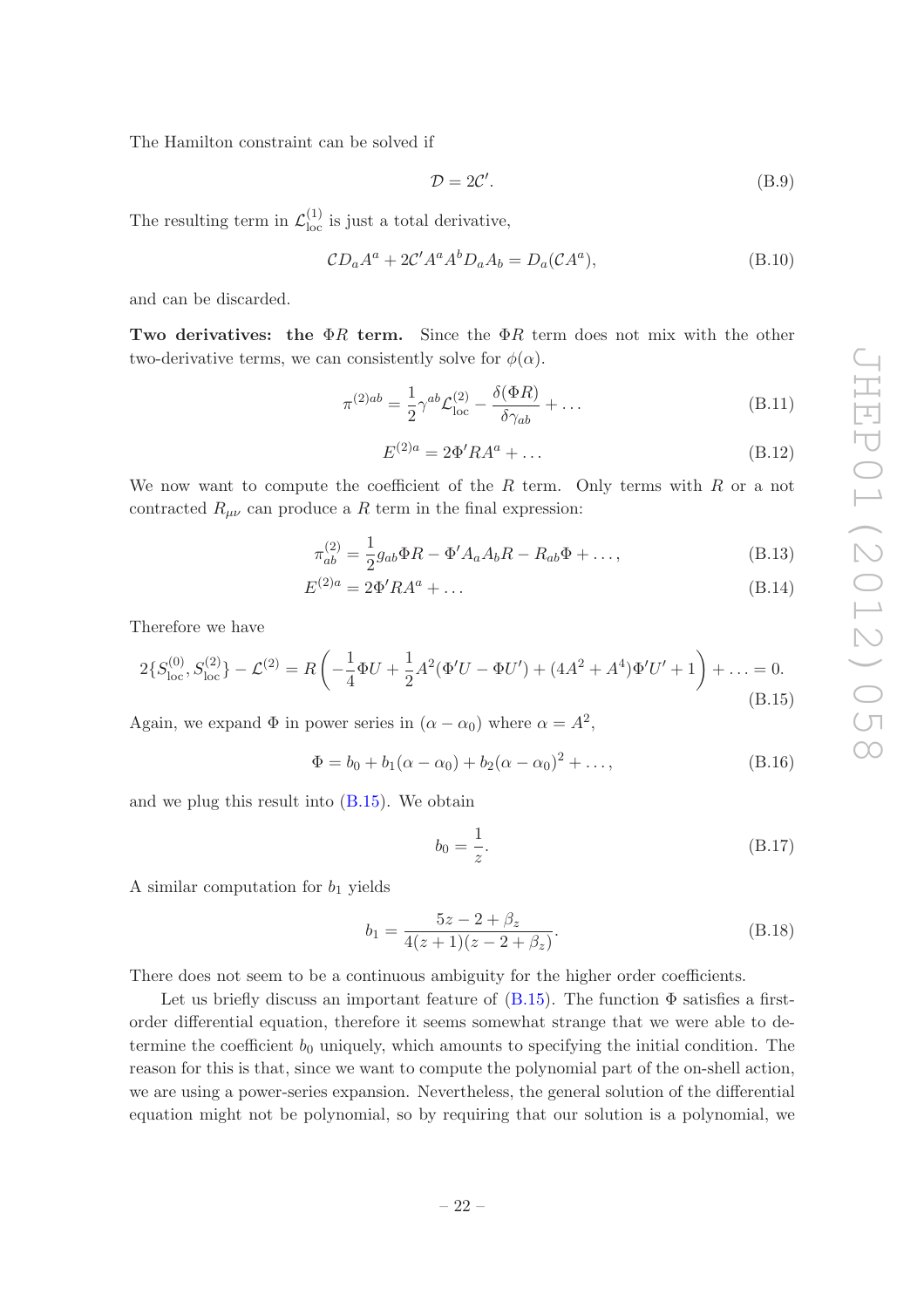are effectively determining the initial condition. We illustrate this phenomenon with a toy example. Consider the differential equation:

$$
xf'(x) + af(x) + 1 = 0.
$$
 (B.19)

If  $a \neq 0$  this has the following general solution:

$$
-\frac{1}{a} + Ax^{-a},\tag{B.20}
$$

where A is an arbitrary constant. If  $a \neq 0, -1, -2, \ldots$ , then the solution is not polynomial and using a Taylor expansion amounts to choosing  $A = 0$ . Nevertheless, if the coefficient a is a negative integer, the solution is indeed a polynomial but  $A$  is undetermined. This amounts precisely to a continuous ambiguity that we would find by using the power-series method.

Equation [\(B.15\)](#page-23-0) can be cast in a form similar to the toy model we just considered:

$$
\left( (\alpha^2 + 4\alpha)U' + \frac{1}{2}\alpha U \right) \Phi' + \left( \frac{1}{2}\alpha U' - \frac{1}{4}U \right) \Phi + 1 = 0.
$$
 (B.21)

The coefficient of  $\Phi'$  is simply  $-\partial_r\alpha$ , and stability required that this coefficient vanishes as  $\alpha \to \alpha_0$ , as we explained at the end of section [2.3.](#page-7-0) This feature is very general and it explains why the HJ method is able to fix the derivative counterterms.

Open Access. This article is distributed under the terms of the Creative Commons Attribution Noncommercial License which permits any noncommercial use, distribution, and reproduction in any medium, provided the original author(s) and source are credited.

## References

- <span id="page-24-0"></span>[1] S. Kachru, X. Liu and M. Mulligan, *Gravity duals of Lifshitz-like fixed points*, Phys. Rev. D 78 [\(2008\) 106005](http://dx.doi.org/10.1103/PhysRevD.78.106005) [[arXiv:0808.1725](http://arxiv.org/abs/0808.1725)] [IN[SPIRE](http://inspirehep.net/search?p=find+EPRINT+arXiv:0808.1725)].
- <span id="page-24-1"></span>[2] P. Koroteev and M. Libanov, On existence of self-tuning solutions in static braneworlds without singularities, JHEP 02 [\(2008\) 104](http://dx.doi.org/10.1088/1126-6708/2008/02/104) [[arXiv:0712.1136](http://arxiv.org/abs/0712.1136)] [IN[SPIRE](http://inspirehep.net/search?p=find+EPRINT+arXiv:0712.1136)].
- <span id="page-24-2"></span>[3] S.A. Hartnoll and A. Tavanfar, *Electron stars for holographic metallic criticality*, Phys. Rev. D 83 [\(2011\) 046003](http://dx.doi.org/10.1103/PhysRevD.83.046003) [[arXiv:1008.2828](http://arxiv.org/abs/1008.2828)] [IN[SPIRE](http://inspirehep.net/search?p=find+EPRINT+arXiv:1008.2828)]
- <span id="page-24-3"></span>[4] K. Balasubramanian and K. Narayan, Lifshitz spacetimes from AdS null and cosmological solutions, JHEP 08 [\(2010\) 014](http://dx.doi.org/10.1007/JHEP08(2010)014) [[arXiv:1005.3291](http://arxiv.org/abs/1005.3291)] [IN[SPIRE](http://inspirehep.net/search?p=find+EPRINT+arXiv:1005.3291)].
- [5] A. Donos and J.P. Gauntlett, *Lifshitz solutions of*  $D = 10$  and  $D = 11$  supergravity, JHEP 12 [\(2010\) 002](http://dx.doi.org/10.1007/JHEP12(2010)002) [[arXiv:1008.2062](http://arxiv.org/abs/1008.2062)] [IN[SPIRE](http://inspirehep.net/search?p=find+EPRINT+arXiv:1008.2062)].
- [6] R. Gregory, S.L. Parameswaran, G. Tasinato and I. Zavala, Lifshitz solutions in supergravity and string theory, JHEP  $12$  [\(2010\) 047](http://dx.doi.org/10.1007/JHEP12(2010)047) [[arXiv:1009.3445](http://arxiv.org/abs/1009.3445)] [IN[SPIRE](http://inspirehep.net/search?p=find+EPRINT+arXiv:1009.3445)].
- [7] D. Cassani and A.F. Faedo, *Constructing Lifshitz solutions from AdS*, *JHEP* **05** [\(2011\) 013](http://dx.doi.org/10.1007/JHEP05(2011)013) [[arXiv:1102.5344](http://arxiv.org/abs/1102.5344)] [IN[SPIRE](http://inspirehep.net/search?p=find+EPRINT+arXiv:1102.5344)].
- [8] N. Halmagyi, M. Petrini and A. Zaffaroni, Non-Relativistic solutions of  $N = 2$  gauged supergravity, JHEP  $08$  [\(2011\) 041](http://dx.doi.org/10.1007/JHEP08(2011)041)  $\text{arXiv:1102.5740}$  $\text{arXiv:1102.5740}$  $\text{arXiv:1102.5740}$  [IN[SPIRE](http://inspirehep.net/search?p=find+EPRINT+arXiv:1102.5740)].